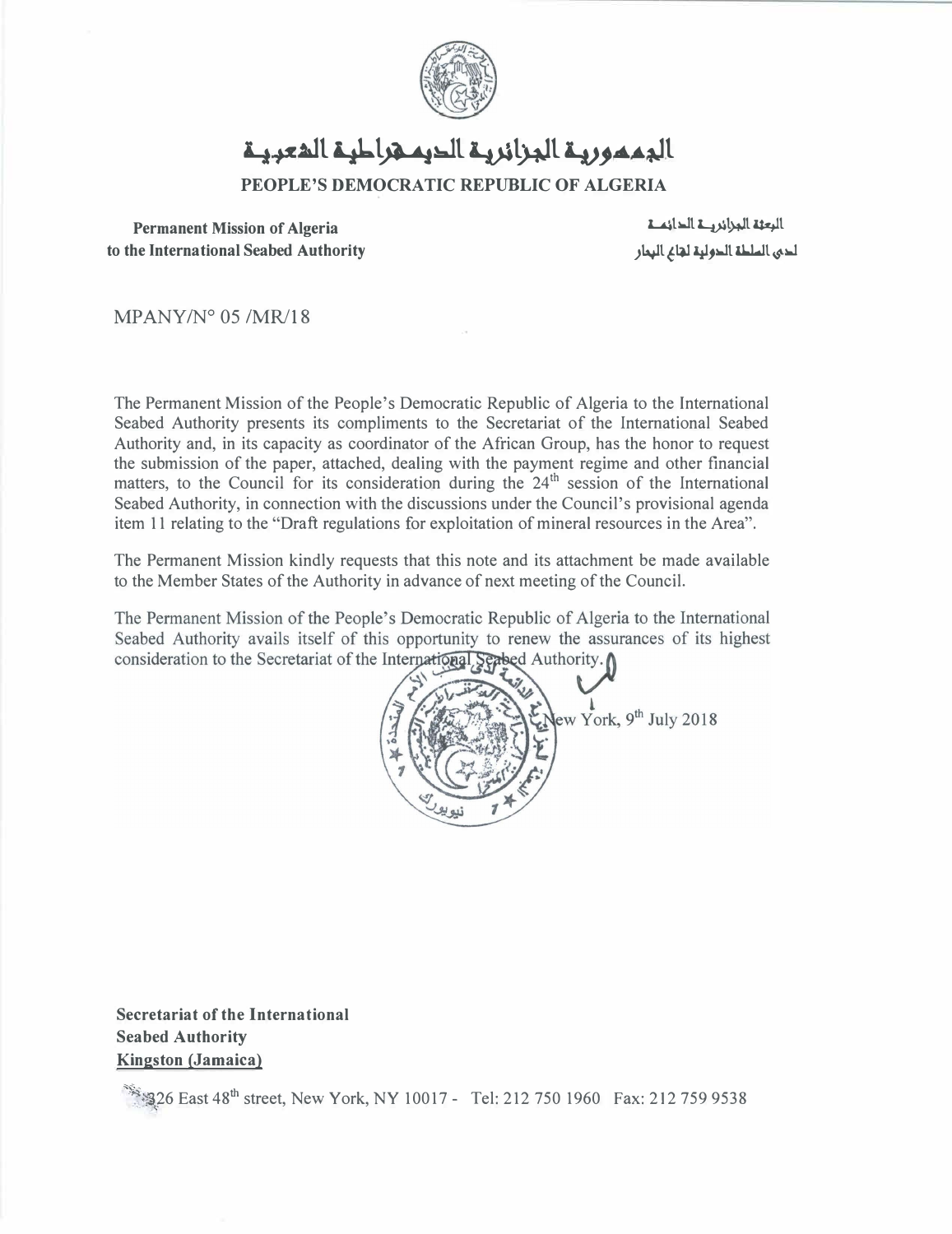# **Request for consideration by the Council of the African Group's proposal on the Economic Model/Payment Regime and Other Financial Matters in the Draft Exploitation Regulations under review**

### **Acronyms**

| Acronym                       | <b>Definition</b>                                          |  |
|-------------------------------|------------------------------------------------------------|--|
| Area                          | The seabed and ocean floor and subsoil thereof,            |  |
|                               | beyond the limits of national jurisdiction                 |  |
| Comments on the 2017 Draft    | African Group's comments and inputs on the Draft           |  |
| Regulations                   | Regulations on Exploitation of Mineral Resources in the    |  |
|                               | Area of the International Seabed Authority, December 2017  |  |
| Commission                    | The Legal and Technical Commission of the Authority        |  |
| 2017 Draft Regulations        | Draft Regulations on Exploitation of Mineral Resources in  |  |
|                               | the Area, 8th August 2017                                  |  |
| <b>Implementing Agreement</b> | Agreement relating to the implementation of Part XI of the |  |
|                               | United Nations Convention on the Law of the Sea of 10      |  |
|                               | December 1982                                              |  |
| ISA                           | <b>International Seabed Authority</b>                      |  |
| MIT                           | Massachusetts Institute of Technology                      |  |
| <b>Regulations</b>            | Draft Regulations on Exploitation of Mineral Resources in  |  |
|                               | the Area, 29 <sup>th</sup> May 2018                        |  |
| Singapore Workshop            | Deep Seabed Mining - Payment Regime Workshop (PRW)         |  |
|                               | #3 Singapore, April 19-21, 2017                            |  |
| <b>UNCLOS</b>                 | United Nations Convention on the Law of the Sea            |  |

### **Introduction**

The African Group is committed to ensuring that deep-sea mining in the Area only occurs if it is demonstrably beneficial to mankind. Deep-sea mining will involve a process through which resources which are currently commonly owned by mankind are transferred through mining, transportation and metallurgical processing to private ownership. Mankind must be fairly compensated for the loss of resources to private ownership from the commencement of mining. The payment regime<sup>ii</sup> is the mechanism for ensuring that the ISA fairly shares in the revenues and profits from-deep-sea mining.

The ISA published the most recent draft of the Regulations in May 2018. The African Group would like to compliment the ISA on these Regulations, which are clearly drafted and represent a significant improvement on the 2017 Draft Regulations. The current draft of the Regulations also address some of the comments made by the African Group in its earlier Comments on the 2017 Draft Regulations.

The African Group is committed to providing further comments to strengthen the payment regime and ensure that deep-sea mining in the Area only occurs if it is beneficial to mankind. With this aim in mind, this Submission reviews the Regulations through three parts.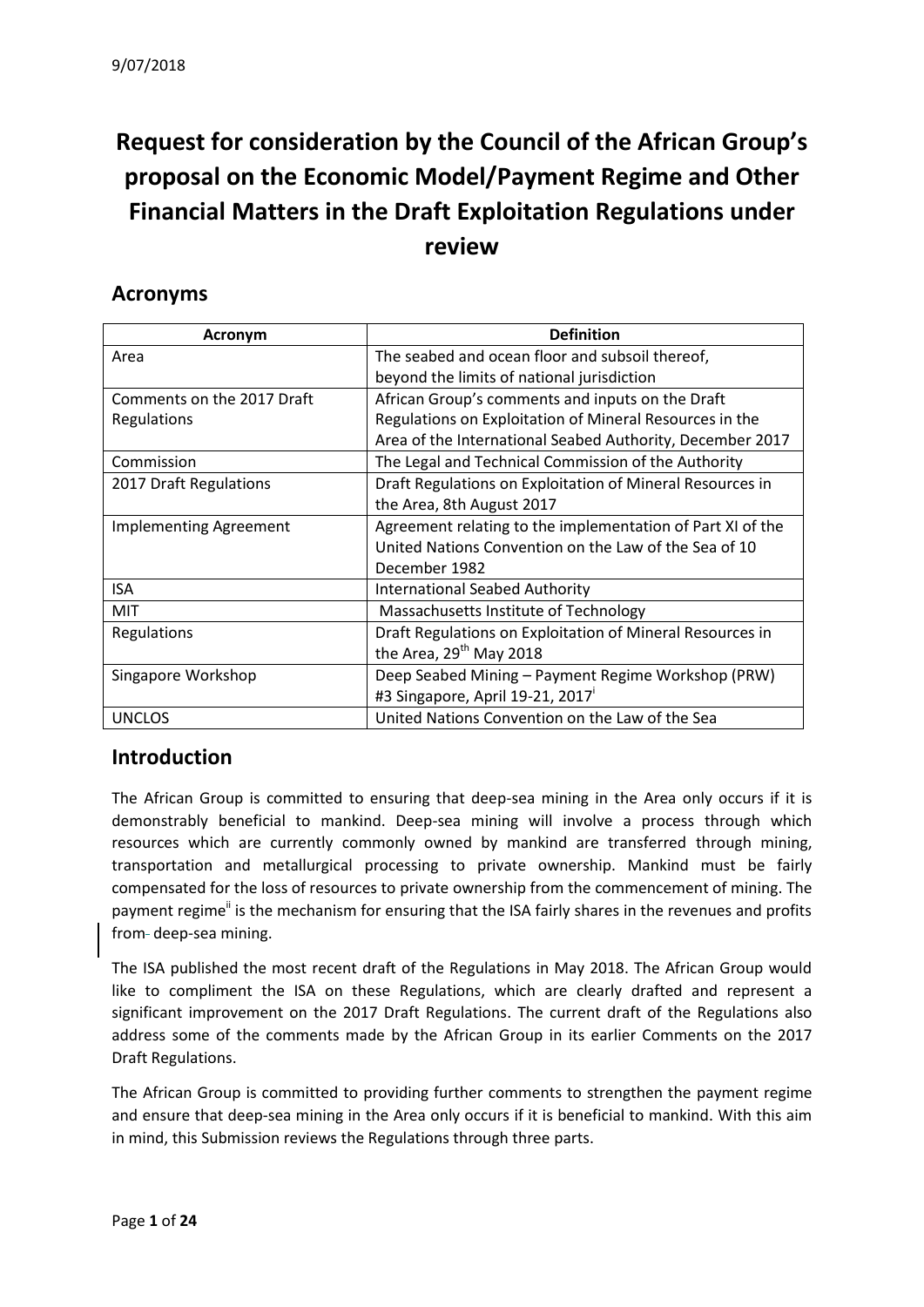Part one summarises the African Group's Comments on the 2017 Draft Regulations and discusses the extent to which these comments have been addressed in the current Regulations.

Part two discusses additional comments that the African Group has with the payment regime outlined in the current Regulations.

Part three presents and discusses the results from a financial model of deep-sea nodule mining in the according to the Area. The Area is the Area in the Area is the Area in the Area is the Area in the Area in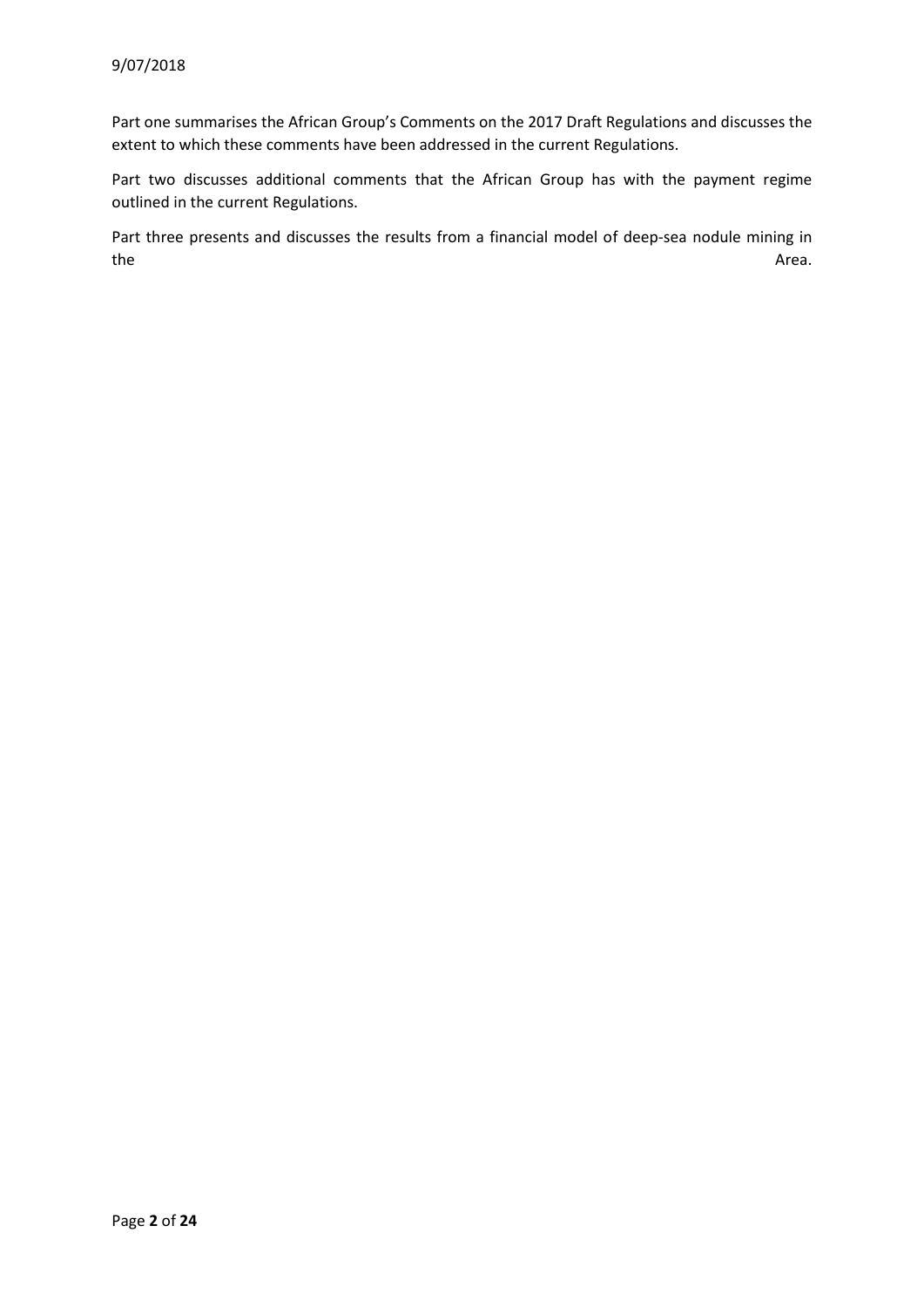# **Part 1: Review of Previous Comments on the Payment Regime and Other Financial Matters**

This Part restates the African Group's Comments on the 2017 Draft Regulations as they pertain to the payment regime and other financial matters. It also discusses the extent to which those comments have been addressed in the current draft of the Regulations.

| <b>Comments on the 2017 Draft Regulations</b>               | Discussion of the extent to which this comment has been addressed in the current        |            |
|-------------------------------------------------------------|-----------------------------------------------------------------------------------------|------------|
|                                                             | draft of the Regulations                                                                | original   |
|                                                             |                                                                                         | comment    |
|                                                             |                                                                                         | been       |
|                                                             |                                                                                         | addressed? |
| The African Group would like to emphasise the fact that     | Regulation 2 explicitly speaks to the management of resources in a way that             | Partly.    |
| the Common Heritage of Mankind principle is the             | promotes the long-term development of the Common Heritage of Mankind. In                |            |
| overarching basis of the regulations and should therefore   | addition, Regulation 12(4) speaks to the Commission considering how the Plan of         |            |
| be more clearly reflected in the body/operative part of the | Work contributes to optimising benefits for mankind as a whole.                         |            |
| draft regulations.                                          |                                                                                         |            |
|                                                             | However, Regulation 16 states 'If the Commission determines that the applicant          |            |
|                                                             | meets the criteria set out in regulation 13 and that regulation 14(2) is complied with, |            |
|                                                             | it shall recommend approval of the Plan of Work to the Council '. Neither               |            |
|                                                             | Regulation 13 or 14(2) speak to the Common Heritage of Mankind. Regulation 16           |            |
|                                                             | does not reference Regulation 12(4).                                                    |            |
|                                                             |                                                                                         |            |
|                                                             | This raises the question: what if the Commission considers that the criteria in         |            |
|                                                             | Regulations 13 and 14 have been met, but that overall the Plan of Work is not of        |            |
|                                                             | benefit to the common heritage mankind, does it have to approve the Plan of Work?       |            |
|                                                             | The African Group is of the opinion that any such uncertainty should be removed         |            |
|                                                             | from the next draft of the Regulations. More specifically, Regulation 16 should be      |            |
|                                                             | redrafted to make clear that Plans of Work will only be recommended for approval if     |            |
|                                                             | the Commission considers that it will be of net benefit to the Common Heritage of       |            |
|                                                             | Mankind.                                                                                |            |
| The current regulations do not include the rate for the     | The current draft of the Regulations does not include a rate for the royalty. It is,    | Not        |
|                                                             |                                                                                         | addressed. |
| royalty and therefore it is difficult to evaluate whether   | thus, difficult to evaluate whether the payment regime will fairly compensate           |            |
| under the current payment regime mankind will be            | mankind for the loss of resources to common ownership.                                  |            |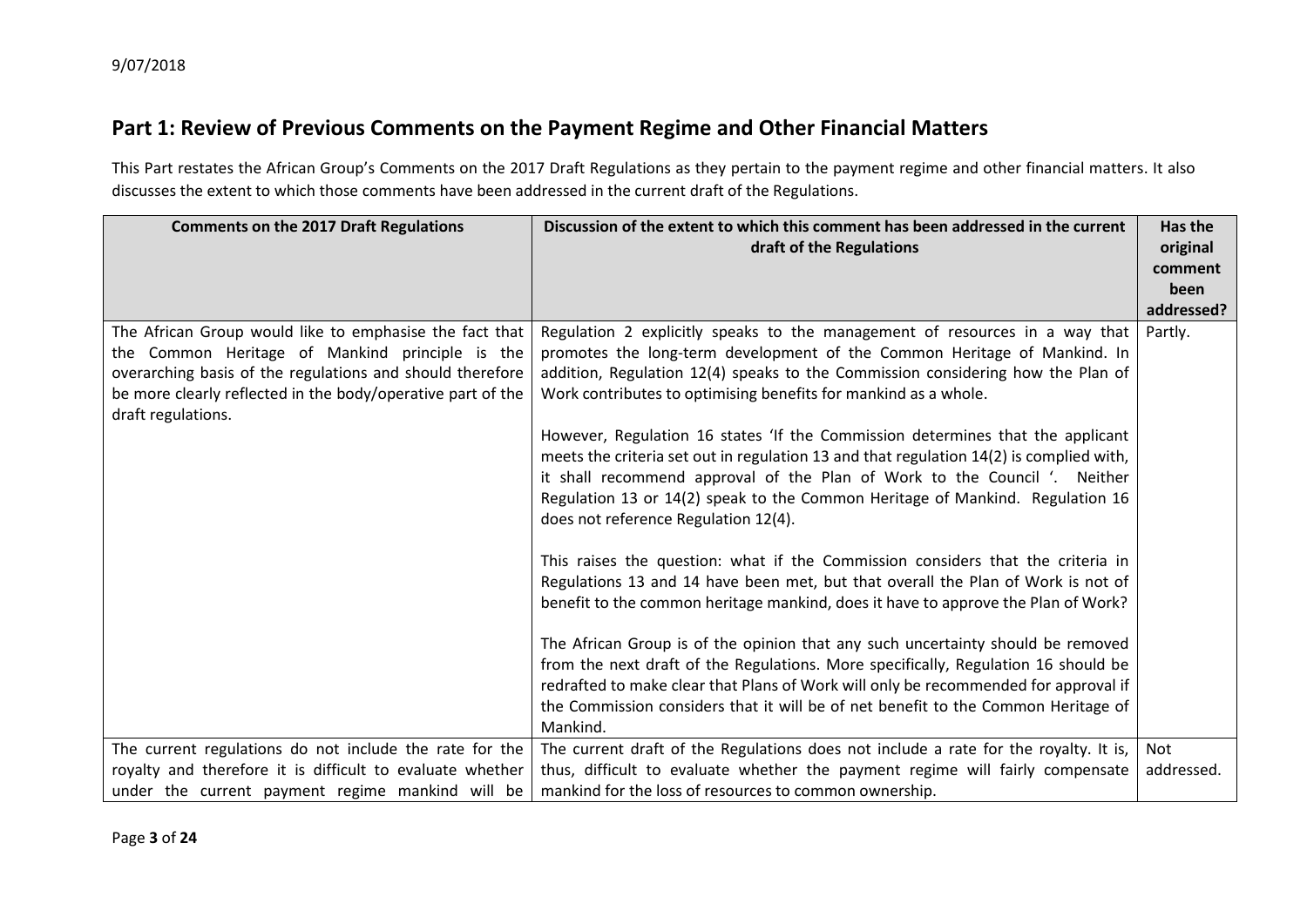| <b>Comments on the 2017 Draft Regulations</b>                                                                                                                                                                                                                                                                                                                                                                                                                                                                                                                                                                      | Discussion of the extent to which this comment has been addressed in the current<br>draft of the Regulations                                                                                                                                                                                                                                                                                                                                                                                                                                                                                                                                                                                                                                                                                                                                                                                                                                                                                                                                                                                                                                                                                                                                                              |                  |
|--------------------------------------------------------------------------------------------------------------------------------------------------------------------------------------------------------------------------------------------------------------------------------------------------------------------------------------------------------------------------------------------------------------------------------------------------------------------------------------------------------------------------------------------------------------------------------------------------------------------|---------------------------------------------------------------------------------------------------------------------------------------------------------------------------------------------------------------------------------------------------------------------------------------------------------------------------------------------------------------------------------------------------------------------------------------------------------------------------------------------------------------------------------------------------------------------------------------------------------------------------------------------------------------------------------------------------------------------------------------------------------------------------------------------------------------------------------------------------------------------------------------------------------------------------------------------------------------------------------------------------------------------------------------------------------------------------------------------------------------------------------------------------------------------------------------------------------------------------------------------------------------------------|------------------|
| sufficiently compensated.                                                                                                                                                                                                                                                                                                                                                                                                                                                                                                                                                                                          | The African Group notes that the payment regime will be further developed with<br>input from a financial model programmed by MIT. The development of a potentially<br>detailed and comprehensive financial model is welcome. However, we would stress<br>that the rates of the fiscal instruments (e.g. the royalty and profit share) in the<br>payment regime should not be fine-tuned with the aim to ensure that post-tax<br>profits for contractors are high enough to stimulate investment in deep-sea mining<br>in the Area; rather the payment regime should be designed to ensure that:<br>whenever deep-sea mining occurs there is fair compensation to mankind for the<br>loss of resources to private ownership;<br>there is fair compensation to developing countries for any loss of export<br>earnings or revenue from land-based mining caused by a reduction in mineral<br>prices due to the increased supply of minerals from deep-sea mining"; and<br>its rates of payment <sup>iv</sup> are within the range of those prevailing in respect of land-<br>based mining of the same or similar minerals.<br>The African Group reiterates that a royalty of 2% of the value of resources would not<br>in our view amount to fair compensation for mankind. | addressed?       |
| The draft Regulations provide that a fixed annual fee is<br>payable by Contractors, from the date of commencement<br>of Commercial Production only- and based on the size of<br>the Contract Area [draft Regulation 49]. This replaces any<br>other annual administration fee. The rate of the annual<br>fixed fee per square kilometre is to be determined by the<br>Council each calendar year. The annual fixed fee is<br>creditable against future royalty payments, which means<br>that for each dollar of revenue collected from the annual<br>fixed fee the royalty payment will be reduced by a dollar. It | In the current draft of the Regulations, the annual fixed fee continues to be<br>creditable against the royalty and is only payable from the commencement of<br>commercial production. Although the contractor is liable for the greater of the<br>annual fixed fee and the royalty, given the likely volumes of production and<br>contractors turnover it is very unlikely that the area fee will exceed royalty<br>payments. The African Group thus continues to question the logic of an annual fixed<br>fee which is payable from the start of commercial production. An annual fixed fee<br>that is payable from the date an exploitation contract is awarded and/or which is<br>not creditable against the royalty should be considered.                                                                                                                                                                                                                                                                                                                                                                                                                                                                                                                            | Not<br>addressed |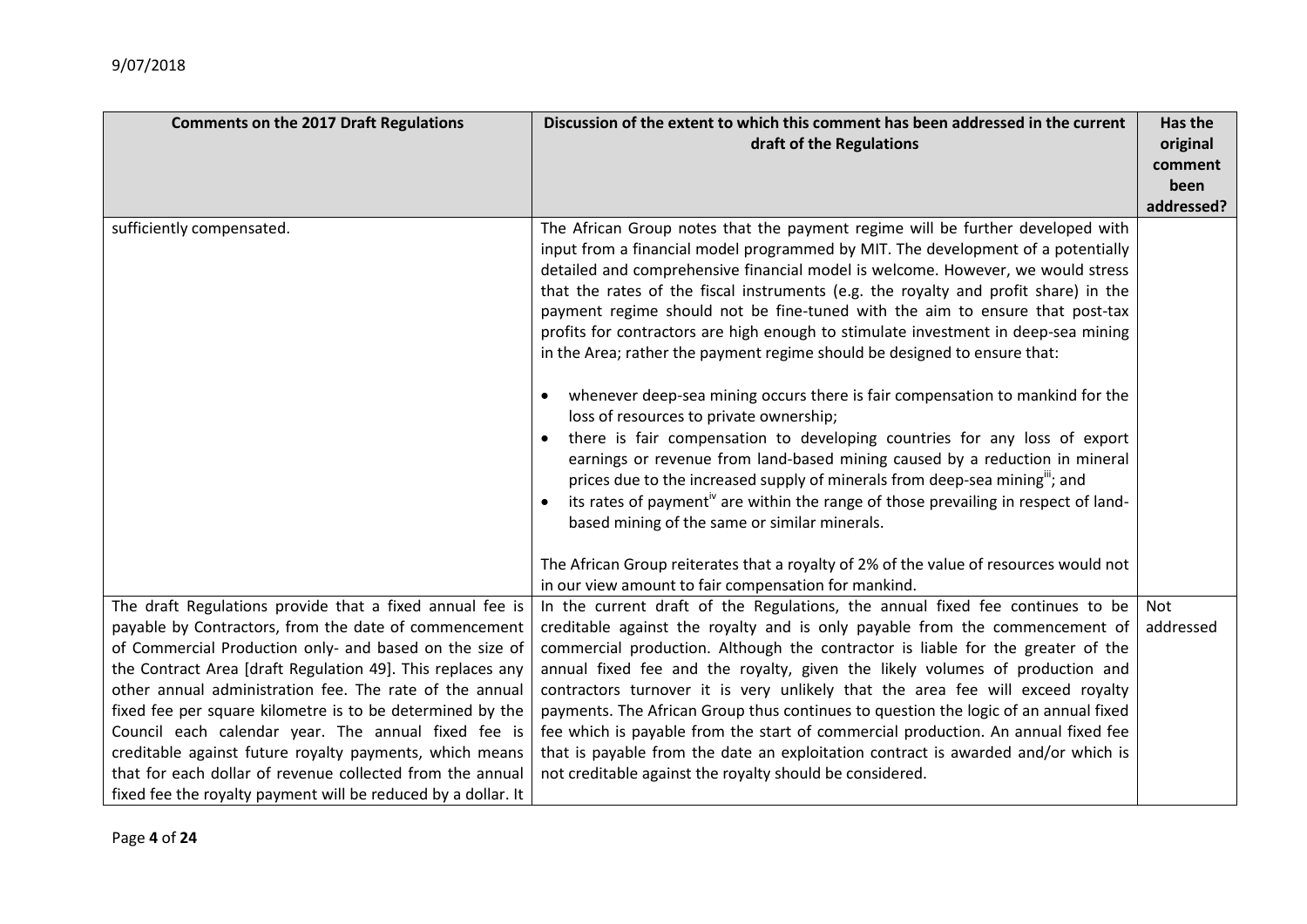| <b>Comments on the 2017 Draft Regulations</b>                                                                                                                                                                                                                                                                                                                                                                                                                                                                                                                                                                                                                                                                                                                                                                                                                                                                    | Discussion of the extent to which this comment has been addressed in the current<br>draft of the Regulations                                   |                   |
|------------------------------------------------------------------------------------------------------------------------------------------------------------------------------------------------------------------------------------------------------------------------------------------------------------------------------------------------------------------------------------------------------------------------------------------------------------------------------------------------------------------------------------------------------------------------------------------------------------------------------------------------------------------------------------------------------------------------------------------------------------------------------------------------------------------------------------------------------------------------------------------------------------------|------------------------------------------------------------------------------------------------------------------------------------------------|-------------------|
| follows that where substantial production and royalty<br>payments occur in a Contract Area, the fixed fee will not<br>increase overall revenue collections.                                                                                                                                                                                                                                                                                                                                                                                                                                                                                                                                                                                                                                                                                                                                                      |                                                                                                                                                |                   |
| If the purpose of the fee is to bring additional revenue to<br>the ISA, then it would seem more sensible for it not to be<br>credited against the royalty.<br>If the purpose of the fee is to incentivise Contractors to<br>relinquish parts of the Contract Area where they are<br>unlikely to undertake future production, then a legal<br>power and procedure to enable relinquishment should be<br>included in the Regulations.<br>If the purpose of the fee is to cover ISA costs, it could (i)<br>start from contract commencement date (not from<br>Commercial Production, which may be achieved some<br>years after the contract has started), (ii) not be credited<br>against the royalty, (iii) not link with contract size unless<br>regulatory costs are deemed likely to be vary from contract<br>to contract, according to site size.<br>If the purpose of the fee is to bring an early tranche of |                                                                                                                                                |                   |
| royalty payment, then it would seem sensible for it to<br>commence from contract start date, given that royalties<br>are to be paid annually and upon commencement of<br>Commercial Production, in any event.                                                                                                                                                                                                                                                                                                                                                                                                                                                                                                                                                                                                                                                                                                    |                                                                                                                                                |                   |
| As mankind should be compensated at the outset of<br>production and whenever substantial mining occurs, there                                                                                                                                                                                                                                                                                                                                                                                                                                                                                                                                                                                                                                                                                                                                                                                                    | The Regulations (Appendix IV) continue to outline that the royalty will vary between<br>the first and second periods of commercial production. | Not<br>addressed. |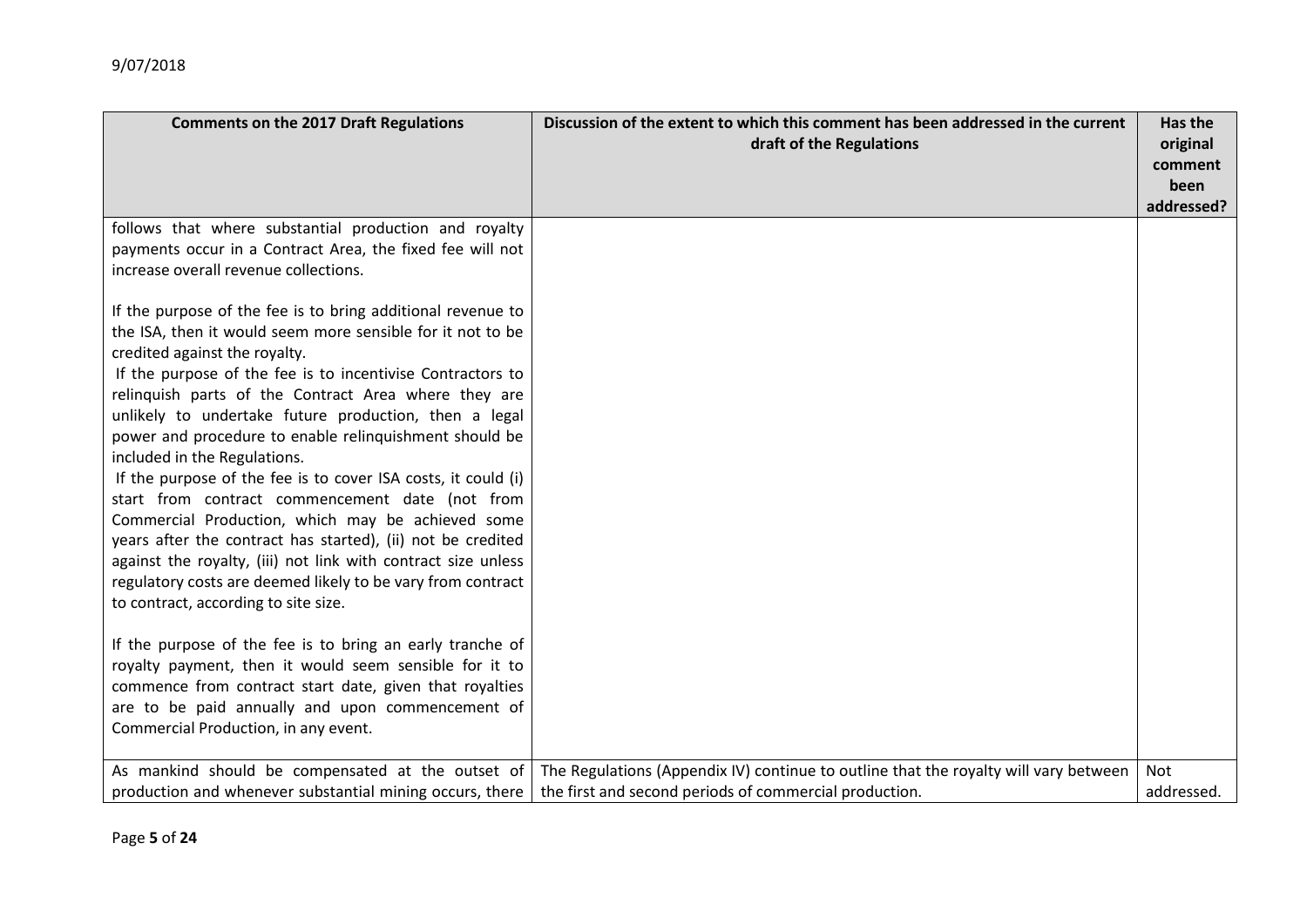| <b>Comments on the 2017 Draft Regulations</b>                                                                                                                                                                                                                                | Discussion of the extent to which this comment has been addressed in the current<br>draft of the Regulations                                                                                                                                                                                                                                                                                                                                                                                                                                                                                                                                                                                                                                                                                                                                                                                                                                                                                                                                                                                                                                                                                                                                                                                                                                                                                                                                                                                                                                                                                                                                                                                                                                                                                                                                                                                                                                                                                                                                                | Has the<br>original<br>comment<br>been<br>addressed? |
|------------------------------------------------------------------------------------------------------------------------------------------------------------------------------------------------------------------------------------------------------------------------------|-------------------------------------------------------------------------------------------------------------------------------------------------------------------------------------------------------------------------------------------------------------------------------------------------------------------------------------------------------------------------------------------------------------------------------------------------------------------------------------------------------------------------------------------------------------------------------------------------------------------------------------------------------------------------------------------------------------------------------------------------------------------------------------------------------------------------------------------------------------------------------------------------------------------------------------------------------------------------------------------------------------------------------------------------------------------------------------------------------------------------------------------------------------------------------------------------------------------------------------------------------------------------------------------------------------------------------------------------------------------------------------------------------------------------------------------------------------------------------------------------------------------------------------------------------------------------------------------------------------------------------------------------------------------------------------------------------------------------------------------------------------------------------------------------------------------------------------------------------------------------------------------------------------------------------------------------------------------------------------------------------------------------------------------------------------|------------------------------------------------------|
| would be little justification for an initially low or light<br>royalty rate.<br>The draft regulations appear to reflect a need to<br>incentivise first-movers to apply to exploit in the Area (via<br>an initial lower burden of taxation). We question this<br>presumption. | The African Group continues to question the logic of the royalty varying between<br>the first and second periods of commercial production. In our view, as soon as<br>mining occurs resources are being lost from the Common Heritage of Mankind and<br>thus there should be significant payments from contractors under the payment<br>regime from the commencement of mining.<br>In addition, the justification made during the Singapore Workshop was that an<br>initially low royalty rate is required to encourage first-movers. However, an initially<br>low royalty rate during the first period of commercial production is not encouraging<br>first movers, rather it is providing a low burden of taxation for a set number of years<br>of commercial production for all contractors that are awarded an exploitation<br>contract, regardless of whether they are the first, second or n <sup>th</sup> movers.<br>The African Group continues to question the presumption that first-movers need to<br>be incentivised. Land-based mining is continuing to provide the global economy with<br>necessary metals and, therefore, from a purely economic viewpoint, deep-sea<br>mining is only beneficial if it can supply metals at lower cost than land-based mining.<br>If deep-sea mining can provide metals at lower cost than land-based mining, then<br>this implies that deep-sea mining will be more profitable than land-based mining<br>and that it should pay taxes that are at least as high, or higher, than land-based<br>mining. On the other hand, if deep-sea mining is an economically inefficient activity<br>that will produce metals at a higher cost than land-based mining then it makes little<br>sense for the ISA to artificially subsidise such an inefficient industry by implementing<br>a payment regime with a low burden of taxation.<br>The African Group would also note that there are currently 29 exploration contracts<br>between contractors and the ISA. Our view is that initially the ISA should consider |                                                      |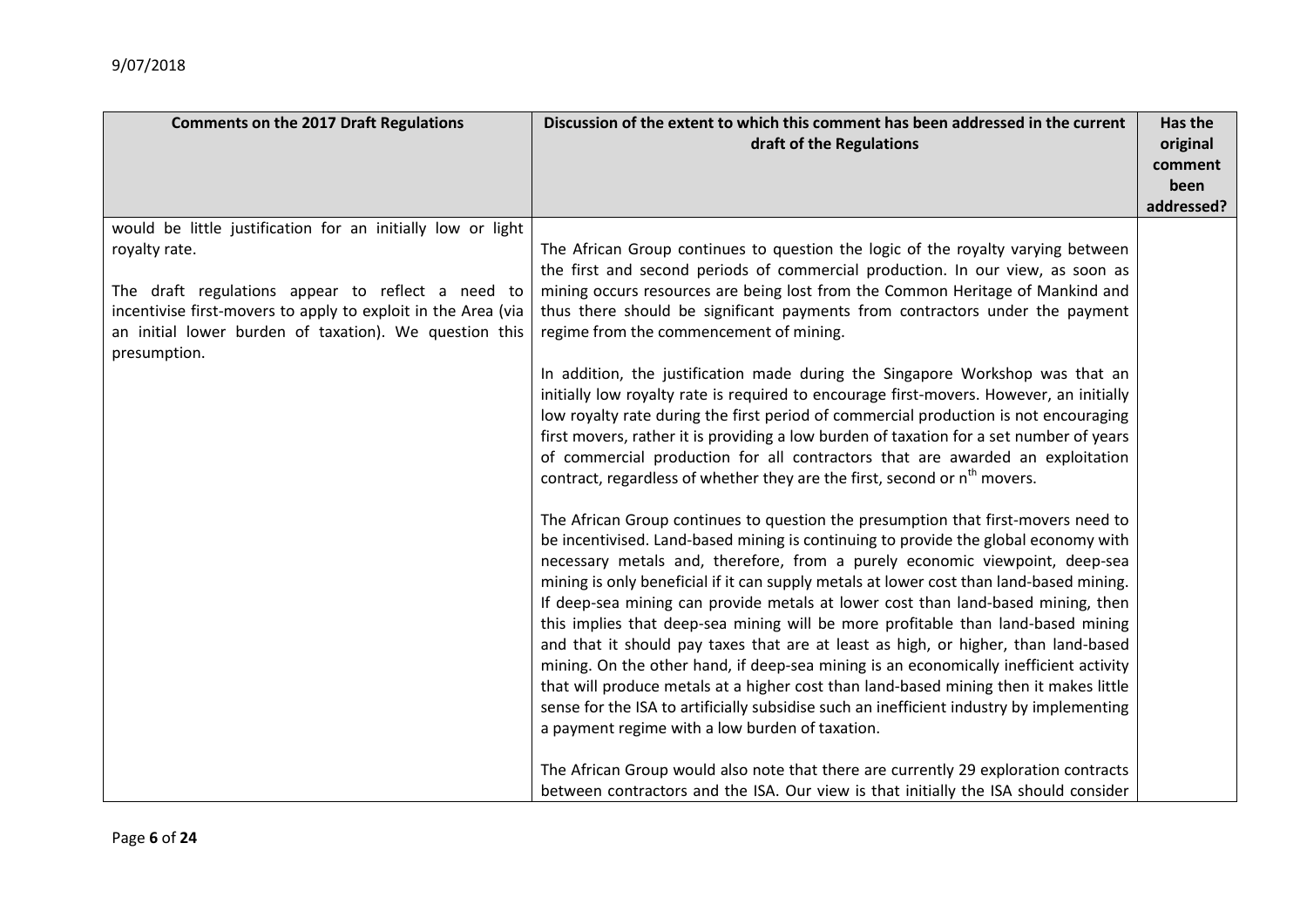| Discussion of the extent to which this comment has been addressed in the current<br><b>Comments on the 2017 Draft Regulations</b><br>draft of the Regulations                                                                                                                                                                                                                                                                                                                                                              |                                                                                                                                                                                                                                                                                                                                                                                                                                                                                                                                                                                                                                                                                                                                                                                                                                          | Has the<br>original<br>comment |
|----------------------------------------------------------------------------------------------------------------------------------------------------------------------------------------------------------------------------------------------------------------------------------------------------------------------------------------------------------------------------------------------------------------------------------------------------------------------------------------------------------------------------|------------------------------------------------------------------------------------------------------------------------------------------------------------------------------------------------------------------------------------------------------------------------------------------------------------------------------------------------------------------------------------------------------------------------------------------------------------------------------------------------------------------------------------------------------------------------------------------------------------------------------------------------------------------------------------------------------------------------------------------------------------------------------------------------------------------------------------------|--------------------------------|
|                                                                                                                                                                                                                                                                                                                                                                                                                                                                                                                            |                                                                                                                                                                                                                                                                                                                                                                                                                                                                                                                                                                                                                                                                                                                                                                                                                                          | been<br>addressed?             |
|                                                                                                                                                                                                                                                                                                                                                                                                                                                                                                                            | only awarding a few exploitation contracts while it evaluates the impact of deep-sea<br>mining on the global economy (especially countries dependent on land-based<br>mining) and the environment. This implies that there will be significant competition<br>between contractors that hold exploration licences for exploitation contracts. In<br>such a situation there is no need to incentivise first-movers. Indeed, the ISA should<br>consider biddable elements (e.g. a signature payment to be made by the contractor<br>to the ISA for granting of an exploitation licenses, in addition to the other payments<br>required under the Regulations) to the payment regime to ensure that revenue and<br>financial compensation to the Common Heritage of Mankind are maximised for each<br>exploitation contract that is awarded. |                                |
| The Implementing Agreement explicitly states that the<br>rates of payment under the system shall be within the<br>range of those prevailing in respect of land-based mining<br>of the same or similar minerals [Section VIII, para. 1(a) and<br>1(b)<br>Implementing<br>Agreement]. A sensible<br>of<br>interpretation of the phrase "rates of payment" is that the<br>governments/authorities share of profits from mining<br>should be the same for deep-sea mining in the Area as it<br>would be for land-based mining. | The Regulations do not include a rate for the royalty and thus it is difficult to<br>determine whether the payment regime will result in a share of profits for the ISA<br>which is similar to that received by governments from land-based mining. The third<br>part of this Submission discusses the rates required for different fiscal instruments<br>to ensure that the overall burden of taxation on deep-sea mining is the same as for<br>land-based mining.                                                                                                                                                                                                                                                                                                                                                                      | Not<br>addressed.              |
| The Implementing Agreement further requires that<br>consideration be given to the adoption of royalty system or<br>a combination of a royalty and profit-sharing system.<br>We note that the current draft regulations include a<br>royalty, but do not mention profit-sharing system. This<br>contrasts with land-based mining payment regimes, which<br>commonly include royalties, ring-fenced profit taxes,<br>additional profits taxes, and sometimes state equity                                                    | The Regulations continue to outline a payment regime that would include a royalty<br>as the only significant fiscal instrument. The Regulations do not include a profit-<br>share or additional profits share.<br>In the absence of a profit-share, the rate of the royalty in the payment regime will<br>have to be much higher than is commonly the case for land-based mining to ensure<br>that the overall burden of taxation (rates of payment) are similar for land-based<br>mining and offshore mining in the Area. This issue is further discussed in the third                                                                                                                                                                                                                                                                  | Not<br>addressed.              |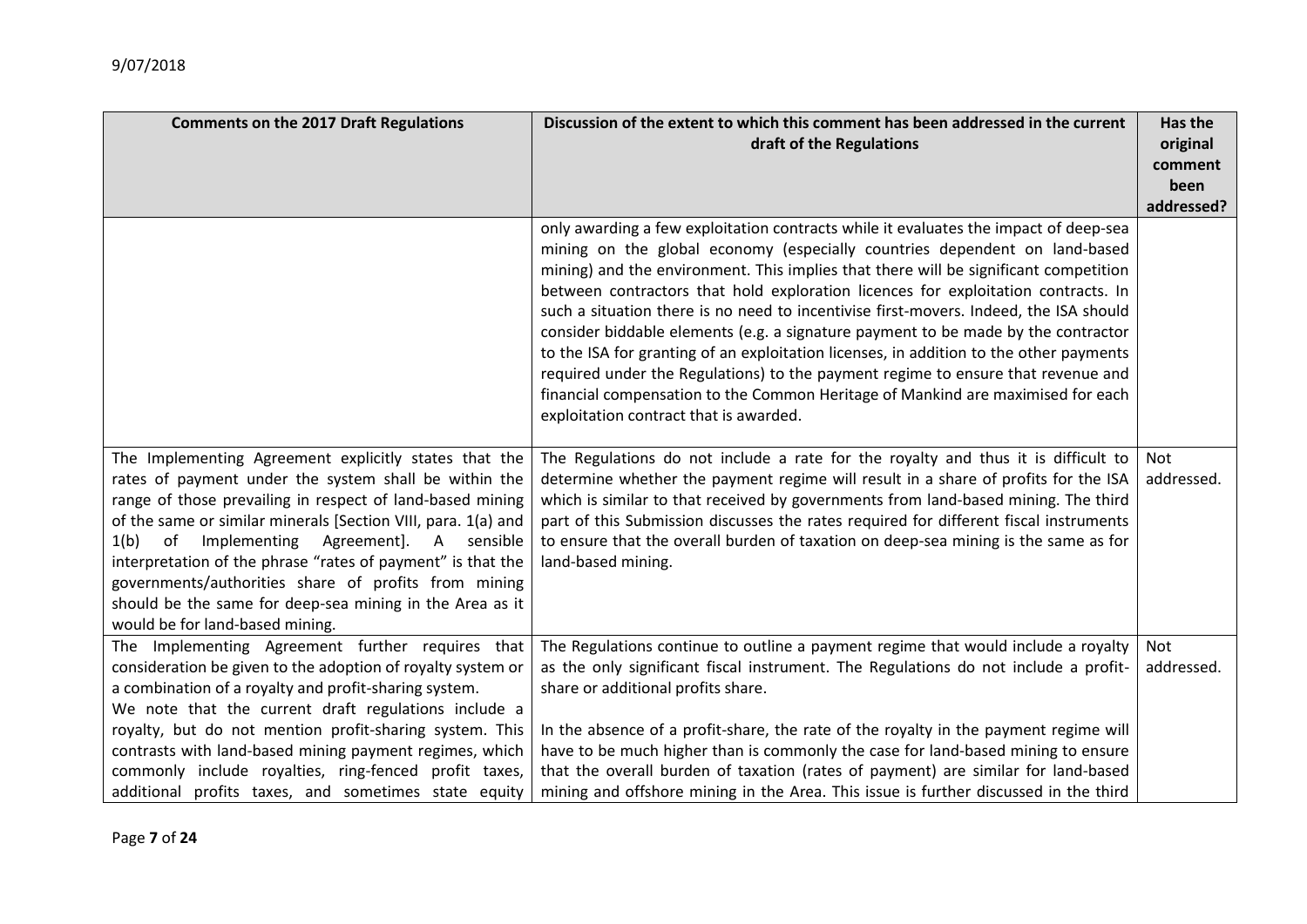| <b>Comments on the 2017 Draft Regulations</b>                                                                                                                                                                                                                                                                                                                                                                                                                                                                                                                                                                                                                                                          | Discussion of the extent to which this comment has been addressed in the current<br>draft of the Regulations                                                                                                                                                                                                                                                                                            |                   |
|--------------------------------------------------------------------------------------------------------------------------------------------------------------------------------------------------------------------------------------------------------------------------------------------------------------------------------------------------------------------------------------------------------------------------------------------------------------------------------------------------------------------------------------------------------------------------------------------------------------------------------------------------------------------------------------------------------|---------------------------------------------------------------------------------------------------------------------------------------------------------------------------------------------------------------------------------------------------------------------------------------------------------------------------------------------------------------------------------------------------------|-------------------|
| participation to optimise revenue collection. We would<br>note that if the deep-sea mining payment regime only<br>includes a royalty, then the rate of this royalty must be<br>relatively high compared to the rates of royalty for land-<br>based mining to give the same overall burden of taxation<br>[rates of payment] to land-based mining payment regimes,<br>given that land-based mining regimes contain many fiscal<br>instruments which are not mentioned in the regulations<br>for the current offshore payment regime. In short, overall<br>comparability is required.                                                                                                                    | part of this Submission.                                                                                                                                                                                                                                                                                                                                                                                |                   |
| The payment regime should ideally be progressive. A<br>progressive payment regime is one where the Authority's<br>percentage share of profits increases as profits increase.<br>The draft Regulations' payment regime is unlikely to be<br>progressive, as all significant revenues will come from the<br>royalty, which is levied on revenues and not profits. Higher<br>profits driven by lower costs would not result in higher<br>royalty payments. The ISA would be unable to tax any high<br>excess profits made by Contractors. The inclusion of a<br>profit-share, or varying the royalty rate with some proxy<br>for profitability, would improve the progressivity of the<br>payment regime. | The Regulations continue to outline a payment regime where the only significant<br>fiscal instrument is a royalty. A payment regime which only includes a royalty will<br>not be progressive unless (and this is not the case in the current draft of the<br>Regulations) the royalty varies with some proxy of profitability, such as metal prices.                                                    | Not<br>addressed. |
| The draft Regulations provide for Contractors to transfer<br>rights (effectively selling the right to mine in the Contract<br>Area) with the consent of the ISA [draft Regulation 16], but<br>do not outline any tax on such transfers. Once Exploitation<br>in the Area is a proven commercial venture, such a transfer<br>may result in significant profits for the transferor. Many                                                                                                                                                                                                                                                                                                                 | The Regulations continue to allow for the transfer of rights and do not provide for<br>any taxation by the ISA of such transfers.<br>The mining rights of a contractor may increase in value due to fortuitous factors<br>completely outside of its control. For example, the value of rights to mining in the<br>area held by contractor A may increase in value due to an increase in metal prices or | No<br>addressed.  |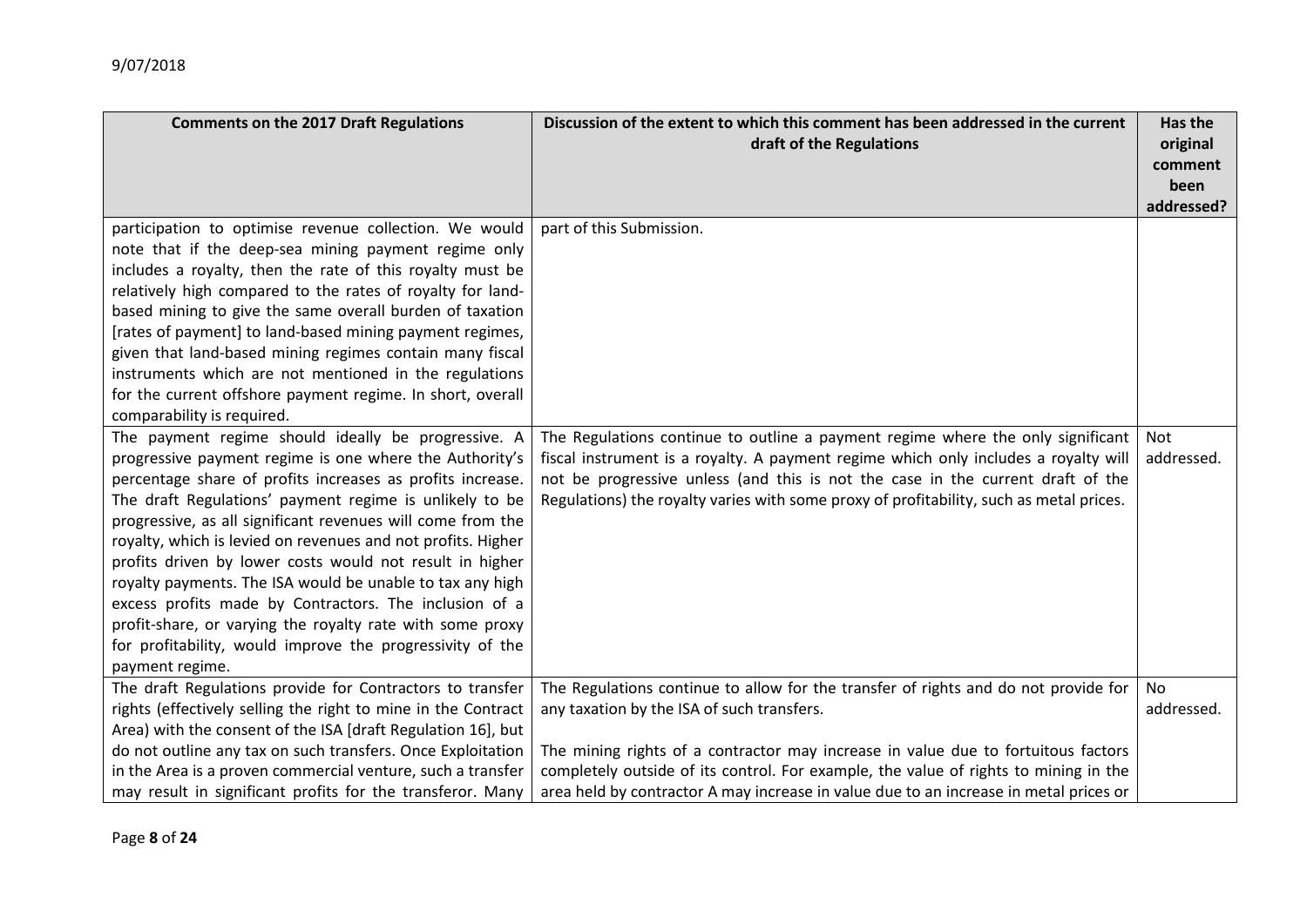| <b>Comments on the 2017 Draft Regulations</b>                                                                                                                                                                                                                                                                                                                                                                                                                                                                                                    | Discussion of the extent to which this comment has been addressed in the current<br>draft of the Regulations                                                                                                                                                                                                                                                                                                                                                                                                                                                                                                                                                                                                                        | Has the<br>original<br>comment<br>been |
|--------------------------------------------------------------------------------------------------------------------------------------------------------------------------------------------------------------------------------------------------------------------------------------------------------------------------------------------------------------------------------------------------------------------------------------------------------------------------------------------------------------------------------------------------|-------------------------------------------------------------------------------------------------------------------------------------------------------------------------------------------------------------------------------------------------------------------------------------------------------------------------------------------------------------------------------------------------------------------------------------------------------------------------------------------------------------------------------------------------------------------------------------------------------------------------------------------------------------------------------------------------------------------------------------|----------------------------------------|
|                                                                                                                                                                                                                                                                                                                                                                                                                                                                                                                                                  |                                                                                                                                                                                                                                                                                                                                                                                                                                                                                                                                                                                                                                                                                                                                     | addressed?                             |
| national jurisdictions tax profits received from transfers of<br>rights for mining or petroleum production.                                                                                                                                                                                                                                                                                                                                                                                                                                      | other contractors proving that mining is commercially viable. In such a situation, a<br>contractor may be in a position to make substantial profits from the sale of such<br>rights. The African Group considers that the payment regime must fairly tax such<br>profits.                                                                                                                                                                                                                                                                                                                                                                                                                                                           |                                        |
| Under the proposed payment regime, royalties are paid<br>(only) on 'relevant minerals'. The Regulations list four<br>'relevant minerals' to which the royalty will apply<br>(manganese, nickel, cobalt and copper), but also state that<br>the Council will determine 'relevant minerals' from time to<br>time. If the royalty were to be applied only to manganese,<br>nickel, cobalt and copper this would mean that there was<br>no royalty or tax on the exploitation of other potentially<br>valuable minerals such as rare earth elements. | The royalty annex in the Regulations now includes tables listing relevant metals for<br>polymetallic sulphides and cobalt-rich ferromanganese crusts. The world 'other' has<br>also been added to the list of relevant metals for polymetallic nodules, possibly<br>indicating that the intention may be to apply the royalty to all valuable/relevant<br>metals.<br>The African Group considers that it is important that the royalty is applied to all<br>valuable/relevant metals that are contained in ore removed from the Contract Area.<br>In this regard, the process by which relevant metals are identified should be outlined<br>more clearly in the Regulations. In addition, the Regulations should be clearer that if | Partly<br>addressed.                   |
|                                                                                                                                                                                                                                                                                                                                                                                                                                                                                                                                                  | during the term of an exploitation contract additional metals become relevant then<br>a royalty will be due on the value of such metals.                                                                                                                                                                                                                                                                                                                                                                                                                                                                                                                                                                                            |                                        |
| The system of review of the Contractor payment<br>mechanisms envisaged by draft Regulations 72 and 73 is<br>somewhat open to interpretation. The term 'system of<br>payments' is used but not defined, and it is unclear what is<br>the length of the second period of Commercial Production<br>- and whether there could be a third period of Commercial<br>Production before the end of the initial (30-year)<br>exploitation contract14.<br>It is clear however that for Contract Areas covered by                                            | The current draft of the Regulations continue to give considerable stability in the<br>payment regime to contractors (the system of payments can only be changed with a<br>contractor's consent for existing contracts, and rates of payment are fixed for the<br>first and second periods of commercial production). This stability if combined with a<br>payment regime that included a royalty as the only fiscal instrument would preclude<br>the ISA from fairly sharing in any excess profits made by contractors. In addition, in<br>the current Regulations, it continues to be unclear whether there can or cannot be a<br>third period of commercial production within the initial term of the exploitation<br>contract.  | Not<br>addressed.                      |
| existing Exploitation contracts the system of payments can                                                                                                                                                                                                                                                                                                                                                                                                                                                                                       |                                                                                                                                                                                                                                                                                                                                                                                                                                                                                                                                                                                                                                                                                                                                     |                                        |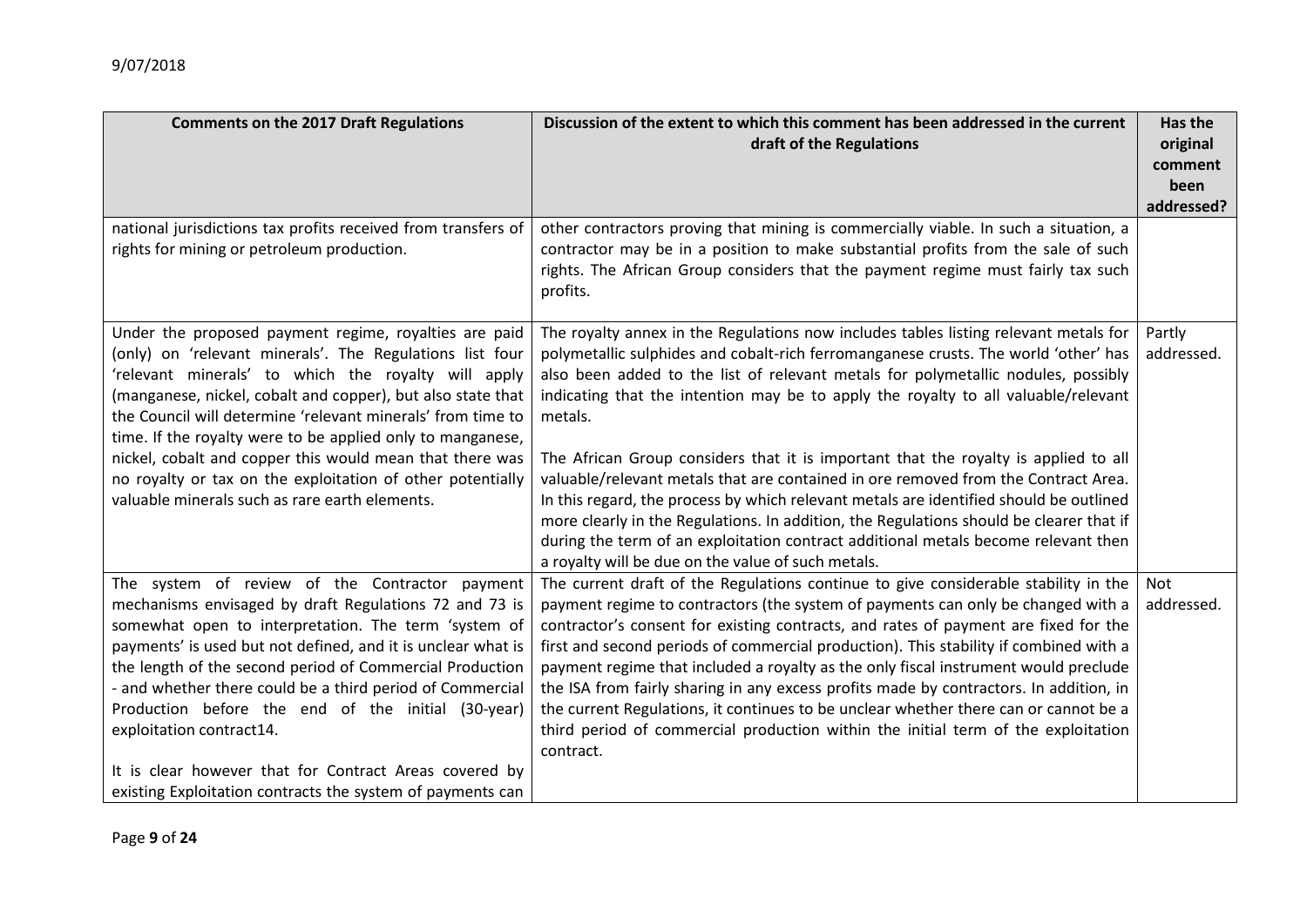| <b>Comments on the 2017 Draft Regulations</b>                                                                                                                                                                                                                                                                                                                                                                                                                                                                                    | Discussion of the extent to which this comment has been addressed in the current<br>draft of the Regulations                                                                                                                                                                                                                                                                                                                                                                                                                                                                                                                                                                   |                     |
|----------------------------------------------------------------------------------------------------------------------------------------------------------------------------------------------------------------------------------------------------------------------------------------------------------------------------------------------------------------------------------------------------------------------------------------------------------------------------------------------------------------------------------|--------------------------------------------------------------------------------------------------------------------------------------------------------------------------------------------------------------------------------------------------------------------------------------------------------------------------------------------------------------------------------------------------------------------------------------------------------------------------------------------------------------------------------------------------------------------------------------------------------------------------------------------------------------------------------|---------------------|
| only be changed with the Contractor's consent; and the<br>rates of payment cannot be changed until after the second<br>period of Commercial Production has completed. This<br>would imply a high degree of stability in the payment<br>regime for Contractors: there may be no significant change<br>in the payment regime over the thirty-year term of an<br>Exploitation contract.                                                                                                                                             |                                                                                                                                                                                                                                                                                                                                                                                                                                                                                                                                                                                                                                                                                |                     |
| If the payment regime initially includes a low royalty to<br>encourage investment, and excludes a profit-share, the<br>first Exploitation Contractors would secure favourable and<br>stable financial terms. If those Contractors made excess<br>profits, for example after twenty years of mining, there<br>would be no mechanism for the ISA to gain a<br>proportionate share of such profits.                                                                                                                                 |                                                                                                                                                                                                                                                                                                                                                                                                                                                                                                                                                                                                                                                                                |                     |
| The payment regime in the draft Regulations does not<br>currently include payments to an environmental liability<br>trust fund or payments to a seabed sustainability fund.                                                                                                                                                                                                                                                                                                                                                      | The Regulations do now include an environmental liability trust fund. The second<br>part of this Submission further discusses the environmental liability trust fund.                                                                                                                                                                                                                                                                                                                                                                                                                                                                                                          | Addressed.          |
| The Regulations indicate that key aspects of the payment<br>regime will be informed by a financial model discussion.<br>The ISA's April 2017 'Deep Seabed Mining - payment<br>regime Workshop introduced a financial model<br>programmed by a Contractor (which included an initial<br>light royalty with a rate of 2% for eight years, followed by<br>full royalty at 4%.). We would ask is this the "financial<br>model" that is being referred to in the regulations?<br>Consideration should be given to whether a financial | The African Group notes that that ISA have stated that a financial model<br>programmed by the MIT will inform the payment regime going forward. The African<br>Group welcomes the move away from the Singapore payment regime financial<br>model that it was not involved in developing.<br>We would also stress that a financial model should only be one input in the<br>development of the payment regime. In addition, the rates of the fiscal instruments<br>in the payment regime should not be fine-tuned to ensure that post-tax profits are<br>sufficient to motivate investment. Rather, as argued earlier, the payment regime<br>should be designed to ensure that: | Partly<br>addressed |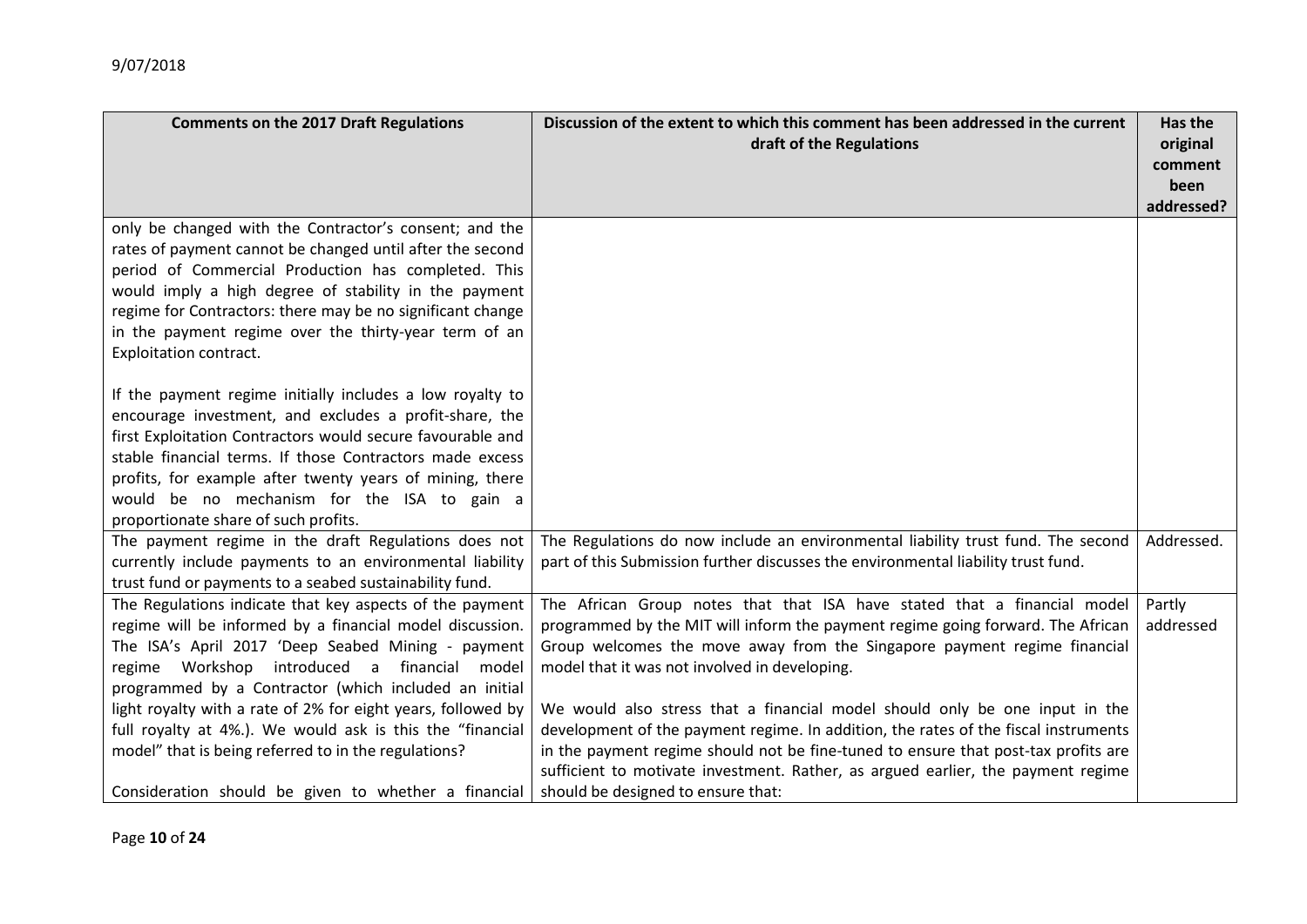| <b>Comments on the 2017 Draft Regulations</b>                                                                                                                                                                                                                                                                                                                                                                                                                                                                                                                                                                                                                                                                                                                                                                                                                                                                                                                     | Discussion of the extent to which this comment has been addressed in the current<br>draft of the Regulations                                                                                                                                                                                                                                                                                                                                                                                                                        | Has the<br>original<br>comment<br>been |
|-------------------------------------------------------------------------------------------------------------------------------------------------------------------------------------------------------------------------------------------------------------------------------------------------------------------------------------------------------------------------------------------------------------------------------------------------------------------------------------------------------------------------------------------------------------------------------------------------------------------------------------------------------------------------------------------------------------------------------------------------------------------------------------------------------------------------------------------------------------------------------------------------------------------------------------------------------------------|-------------------------------------------------------------------------------------------------------------------------------------------------------------------------------------------------------------------------------------------------------------------------------------------------------------------------------------------------------------------------------------------------------------------------------------------------------------------------------------------------------------------------------------|----------------------------------------|
| model of a Contractor's profits should be a principal factor<br>in determining the ISA's royalty rate. UNCLOS mandates<br>that 'Activities in the Area shall [] be carried out for the<br>benefit of mankind as a whole [] and taking into<br>particular consideration the interests and needs of<br>developing States'. Designing the payment regime by<br>seeking to ensure sufficient post-tax profits from<br>Exploitation to incentivise Contractors may not be the<br>most effective way of maximising 'the benefit of<br>humankind'. In addition, UNCLOS indicates that the overall<br>burden of taxation for Exploitation in the Area should be<br>within the range of that for land-based mining. This bites,<br>regardless of whether the impact on Contractors' profits<br>hinders investment.<br>The extent to which any revenue authority should decide<br>payment rates based on a model programmed by a<br>potential payer can also be questioned. | whenever deep-sea mining occurs there is fair compensation to mankind for the<br>loss of resources to private ownership;<br>there is fair compensation to developing countries for any loss of export<br>earnings or revenue from land-based mining caused by a reduction in mineral<br>prices due to the increased supply of minerals from offshore mining <sup>y</sup> ; and<br>its rates of payment are within the range of those prevailing in respect of land-<br>based mining of the same or similar minerals <sup>vi</sup> . | addressed?                             |
| The draft Regulations also set eleven different<br>administrative fees for Contractors [Appendix II], attached<br>to various approvals that Contractors may seek, as well as<br>submission of annual report. All of the events requiring a<br>fee are important regulatory processes that Contractors<br>should be encouraged to undertake. It is possible that<br>attaching a fee to them might conversely discourage<br>compliance, e.g. a Contractor might be less likely to<br>contact the ISA about a proposed change in their                                                                                                                                                                                                                                                                                                                                                                                                                               | The current draft of the Regulations outline 9 different fees. These fees might<br>discourage regulatory compliance and the alternative option of a fee structure<br>consisting of - (i) a one-off fee for review of an application, and (ii) an annual fee in<br>the contract, designed (collectively) to meet the running costs of the ISA - should be<br>considered.                                                                                                                                                             | Not<br>addressed.                      |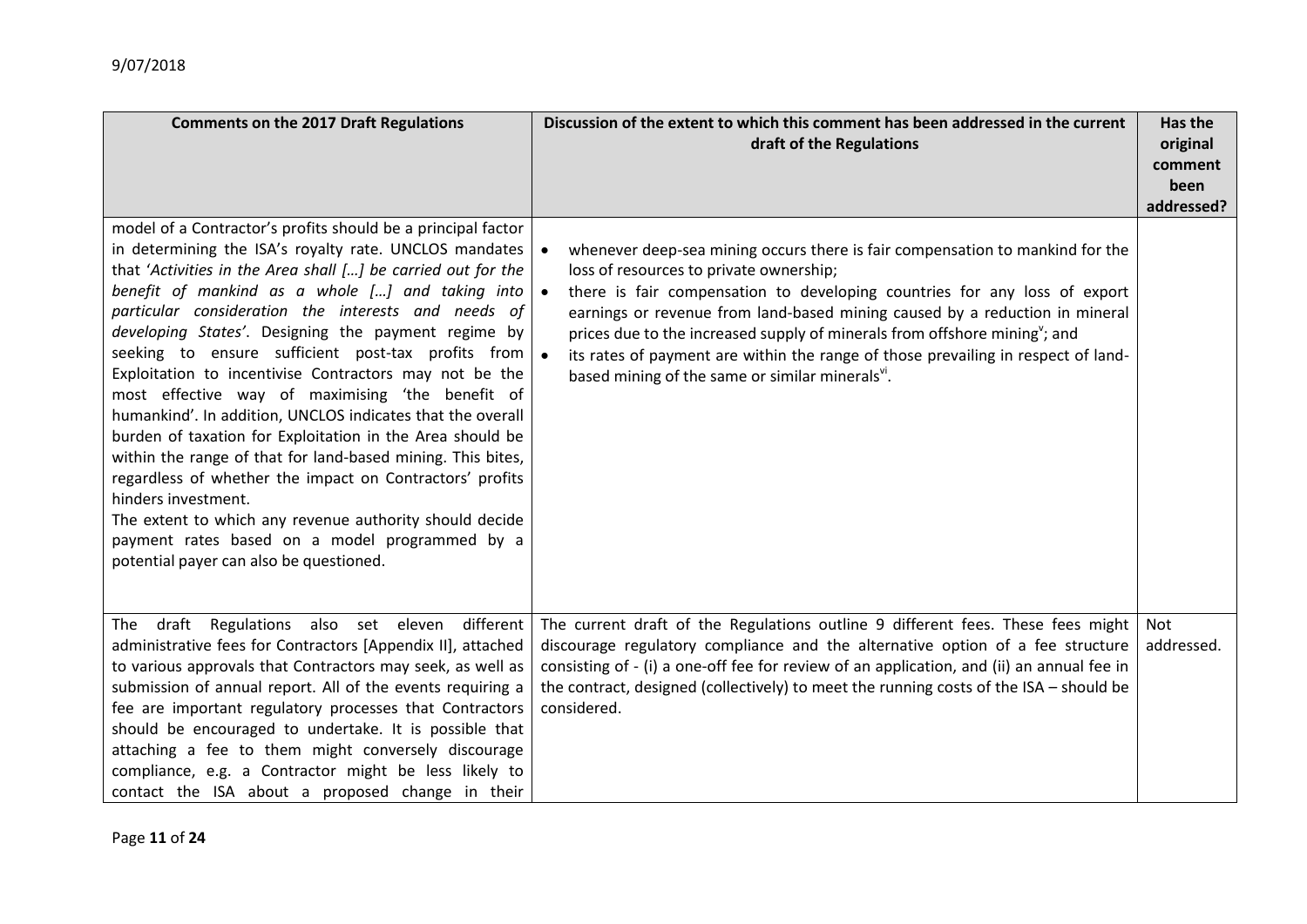| <b>Comments on the 2017 Draft Regulations</b>                 | Discussion of the extent to which this comment has been addressed in the current<br>draft of the Regulations | Has the<br>original<br>comment<br>been |
|---------------------------------------------------------------|--------------------------------------------------------------------------------------------------------------|----------------------------------------|
|                                                               |                                                                                                              | addressed?                             |
| operations, in case it is deemed a material change to a Plan  |                                                                                                              |                                        |
| of Work, and they have to pay a fee. Discouraging             |                                                                                                              |                                        |
| Contractor interaction with the ISA seems inadvisable.        |                                                                                                              |                                        |
| An alternative option to the fee structure proposed would     |                                                                                                              |                                        |
| be for the ISA to charge (i) a one-off fee for review of an   |                                                                                                              |                                        |
| application, and (ii) an annual fee in the contract, designed |                                                                                                              |                                        |
| (collectively) to meet the running costs of the ISA.          |                                                                                                              |                                        |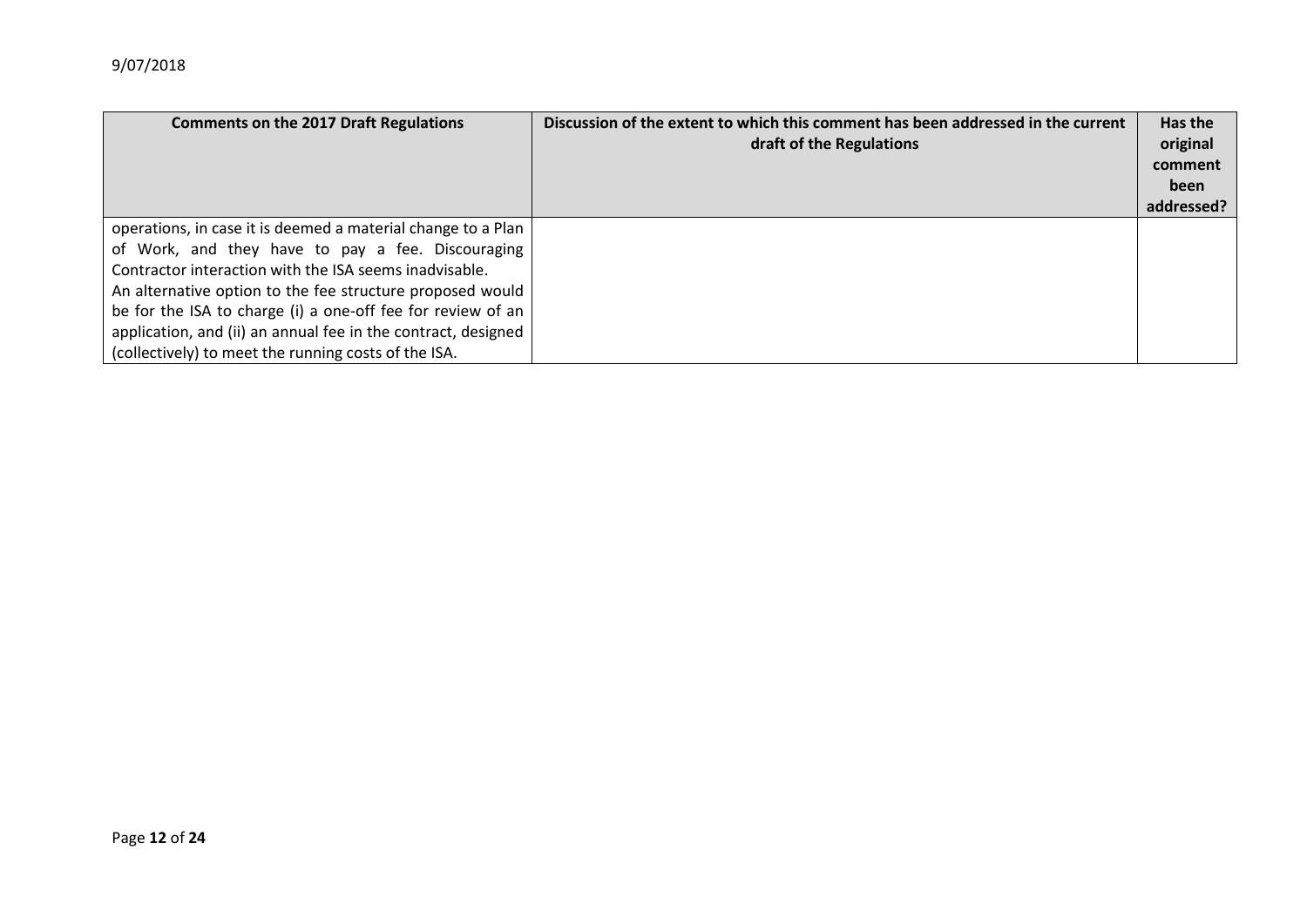# **Part 2: Additional Comments on the Payment Regime and Other Financial Matters Contained in the Current Draft of the Regulations**

This Part discusses the Enterprise, the environmental liability trust fund, financial incentives and arm's length transactions. These financial matters were not included in the 2017 Draft Regulations and were thus not discussed in detail in the African Group's Comments on the 2017 Draft Regulations.

#### **The Enterprise**

Regulation 20 allows that contracts may provide for a joint arrangement between the Contractor and the Enterprise through joint ventures or production sharing. The African Group welcomes this regulation which foresees the establishment of the Enterprise and its participation in deep-sea mining in the Area. The establishment of the Enterprise is important as it is one of the principal mechanisms through which developing countries and mankind can benefit from deep-sea mining.

We also, however, note that the Regulations do not provide any detail on the financial terms through which the Enterprise will be able to participate in joint ventures or production sharing with contractors. In our opinion, it will be important for the Regulations to clearly outline the financial terms for such participation. With regards to these terms, the African Group would regard full equity participation by the Enterprise as subjecting public funds to an excessive degree of financial risk. The African Group, thus, considers that the Regulations should mandate that the Enterprise has the right to participate in any mining exploitation contract on a free basis or a carried interest basis and that such participation is a condition of the ISA granting an exploitation contract to a contractor. Such arrangements are common in the land-based mining and petroleum industries and including them in the Regulations would thus be in conformity with the principle that deep-sea mining in the Area should not be given an artificial competitive advantage over land-based mining<sup>vii</sup>.

#### **Financial Incentives**

The African Group notes that Regulation 61 provides for financial incentives for contractors to achieve the objectives set out in article 13(1) of Annex III of the convention. Article 13 (1) includes a wide range of objectives including to attract investments and technology to the exploration and exploitation of the Area.

We note that the idea of financially incentivising contractors to invest in the Area would not be in keeping with the idea that mankind should be compensated for the loss of resources to private ownership. In addition, providing financial incentives to contractors would appear to provide them with an artificial competitive advantage compared to land-based miners, who are heavily taxed'<sup>'iii</sup>.

In our opinion, providing financial incentives to achieve all the objectives of article 13(1) is not in conformity with UNCLOS. Article 14 of Annex III of UNCLOS does provide for 'incentives' to contractors to further the objectives outlined in article 13(1). However, article 14 does not provide for '*financial* incentives', the word 'financial' is absent from Annex III article 14. UNCLOS does use the term 'financial incentives' but this is in Article 11 which states 'Contractors entering into such joint arrangements with the Enterprise **may** receive financial incentives'. The Regulations are thus going beyond UNCLOS by suggesting that financial incentives may be used to achieve all the objectives outlined in article 13(1).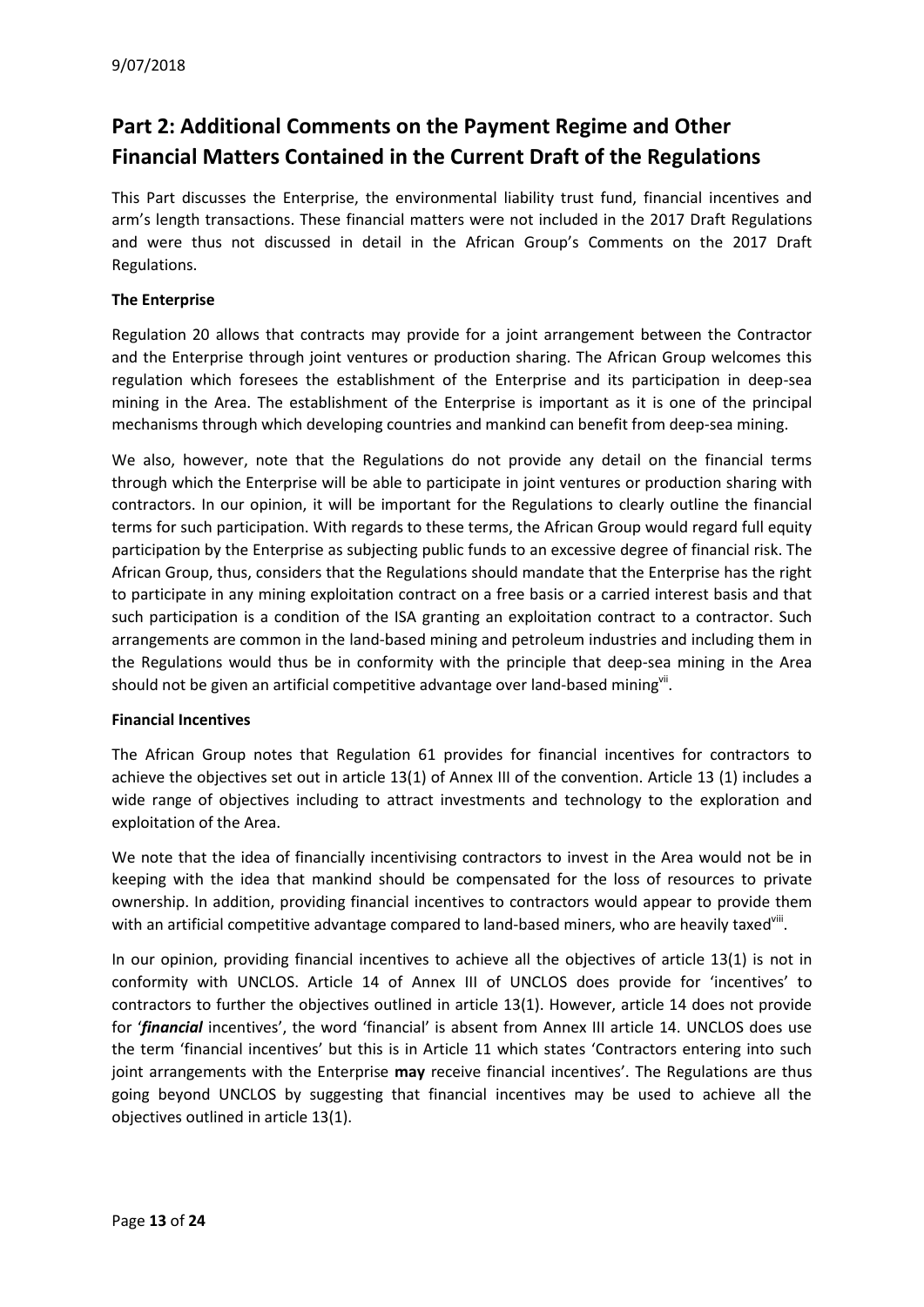#### **The Environmental Liability Trust Fund**

Regulations 52 and 53 establish an environmental liability trust fund. The Regulations outline that the objectives of the environmental liability trust fund are to pay for the prevention, limitation or remediation of any damage in the Area which cannot be recovered from a contractor or sponsoring state; promote research; fund education programmes and for restoration and rehabilitation. The Regulations also outline that the environmental liability trust fund will be paid for from a percentage of fees, penalties and money paid into the Fund at the direction of the ISA.

The African Group welcome the inclusion of an environmental liability trust fund in the Regulations. We are, however, concerned that its funding is likely to be insufficient. A percentage of fees and penalties is unlikely to provide sufficient financing for significant environmental remediation in the event of an environmental disaster caused by deep-sea mining in the Area. The African Group is also concerned that the Fund has a number of competing objectives. If the Fund is used to pay for research and education, then it is not clear how there will be a sufficient balance remaining to pay environmental remediation or compensation.

We envisaged that the Fund would work as follows. First, all contractors would be required to pay into the environmental liability trust fund prior to commencing mining. Second, the Fund would be used to finance environmental remediation or compensation for environmental damage in the event that significant environmental damage was caused by deep-sea mining and either a.) neither the contractor or sponsoring state – or any other entity - were legally liable or b.) the contractor or sponsoring state were liable but did not have adequate finances to pay for remediation and/or compensation. Third, if a contractor had finished all mining in the area and no longer held any exploration or exploitation contracts, and after an agreed period its mining was determined to not have caused any significant environmental damage requiring future payments from the Fund, then the contractor would be entitled to a full or partial refund of monies it had paid into the Fund. The Fund would not be responsible for financing other objectives such as paying for research and education. In short, the environmental liability trust fund would be focused on paying for environmental remediation and compensation.

#### **Arm's Length Transactions**

Regulation 76 allows the Secretary-General to adjust costs, revenues and prices that are not at arm's length. Regulation 75 outlines a general anti-avoidance rule that allows the Secretary-General to determine liability for the royalty as if the avoidance measures undertaken by the contractor had not been carried out by the contractor.

The African Group welcomes the introduction of these anti-avoidance measures. We also, however, note that:

- the simultaneous achievement of conditions (a), (b) and (c) under Regulation 75 sets too stringent a definition of when a contractor has engaged in anti-tax avoidance. In our view, a contractor engaging in any scheme, arrangement or understanding that leads to condition (a), (b) **or** (c) should be sufficient for the Secretary-General to determine liability for the royalty as if the avoidance measure undertaken by the contractor had not been carried out.
- the Regulations currently outline a royalty that is calculated based on an assumed gross-value of the relevant metals and not the actual sales price of the ore removed from the contract area. In addition, there is no profit-share and thus contractors' costs are not directly affecting their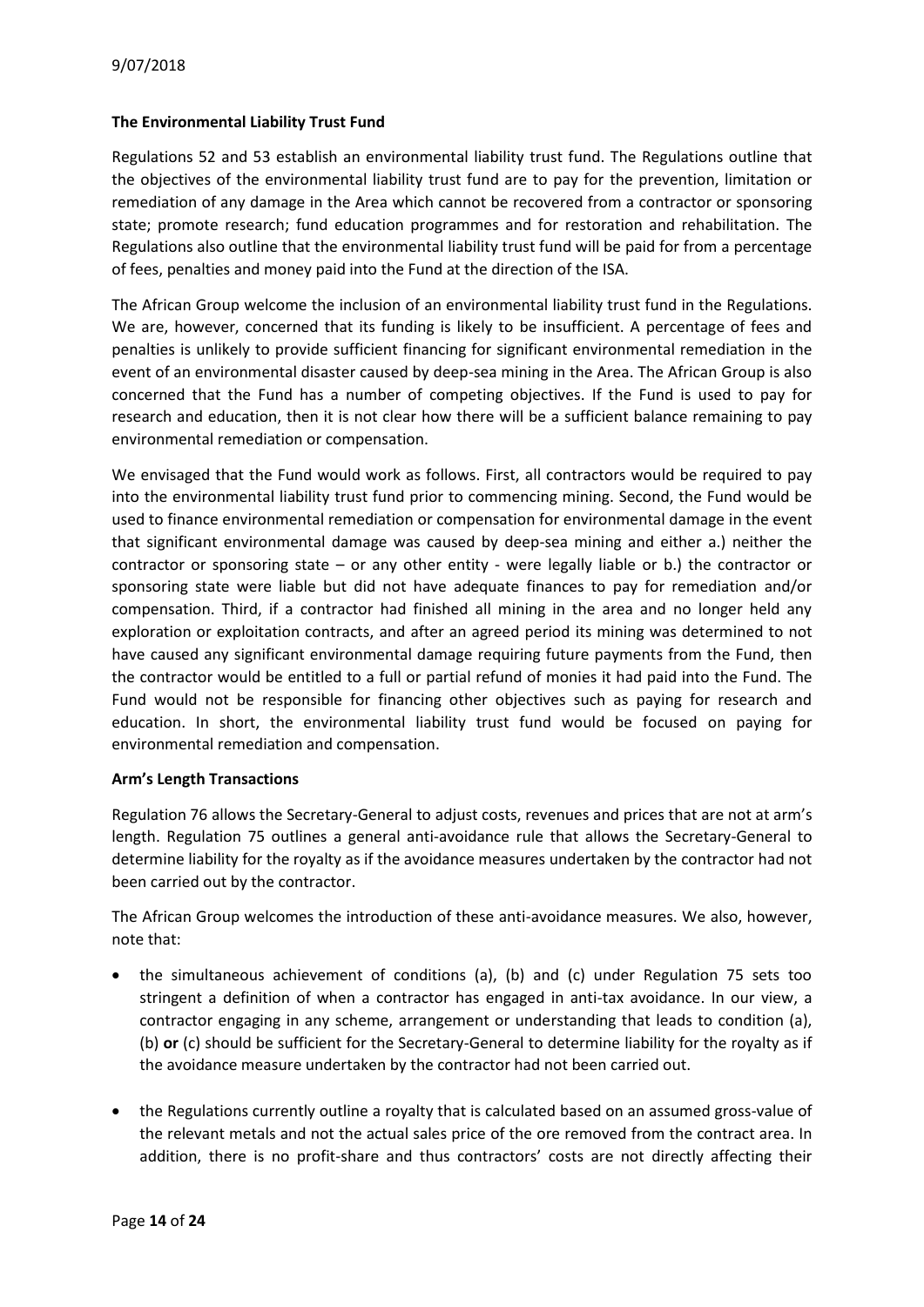overall tax liability or payments to the ISA. It is, thus, unclear what impact Regulations 75 and 76 will have in practice.

Despite these concerns, the African Group's opinion is that Regulations 75 and 76 should be maintained, with Regulation 75 being amended as suggested above.

### **Part 3: Financial Model**

#### **Introduction**

This Part discusses a financial model of deep-sea nodule mining in the Area. This model builds on many of the assumptions presented at the Singapore Workshop and tests the argument that the only significant fiscal instrument that should be included in the payment regime is a royalty of 2% (for the first 8 years of commercial production) and then 4%.

#### **Assumptions**

Modelling the post-tax profits of a nodule mine in the Area requires assumptions concerning production, prices, costs and the payment regime.

Regarding production, we assume 3 million dry tons of nodule production a year over 25 years. The metal ore content and recovery rates assumed are outlined in annex 1. These assumptions are broadly similar to those used in the Singapore Workshop.

Regarding costs, we assume development costs of \$4,051 million in total and operating costs of \$1,120 a year. A more detailed breakdown of costs is included in annex 1. These cost assumptions are taken from the Singapore Workshop.

Regarding prices, we assume current prices for nickel, copper, cobalt and manganese.

Regarding sponsoring state taxes, we assume, in line with the Singapore Workshop, that the contractor is liable for a sponsoring state tax at 25% of its profits from the nodule mine in the Area. In our view this assumption very likely overstates the tax liability of contractors in sponsoring states who have likely negotiated significant tax concessions.

Regarding the ISA payment regime, we initially assume a royalty (levied on revenues) of 2% for the first 8 years of commercial production and then 4% for the remaining years of commercial production.

#### **Assumption Analysis**

The results of any financial model are only as good as its data and assumption. The next table, thus, discusses each assumption and whether it is likely leading to an overestimation or underestimation of a contractor's profits. Overall, the assumptions used are conservative and as better data becomes available it is quite likely that the estimates of a contractor's profits from a nodule mine will be revised upwards. This, in turn, implies that our model may have underestimated the rates for the fiscal instruments in the payment regime that are consistent with reasonable ex-post profits for contractors.

| <b>Assumption</b>  | <b>Discussion</b>                      | <b>Conclusion</b>             |
|--------------------|----------------------------------------|-------------------------------|
| Only four valuable | This is a conservative assumption. The | This assumption maybe         |
| metals -copper,    | model assumes that there is no revenue | underestimating the           |
| cobalt, manganese  | from rare earth elements.              | production of valuable rare   |
| and nickel - are   |                                        | earth elements. Production of |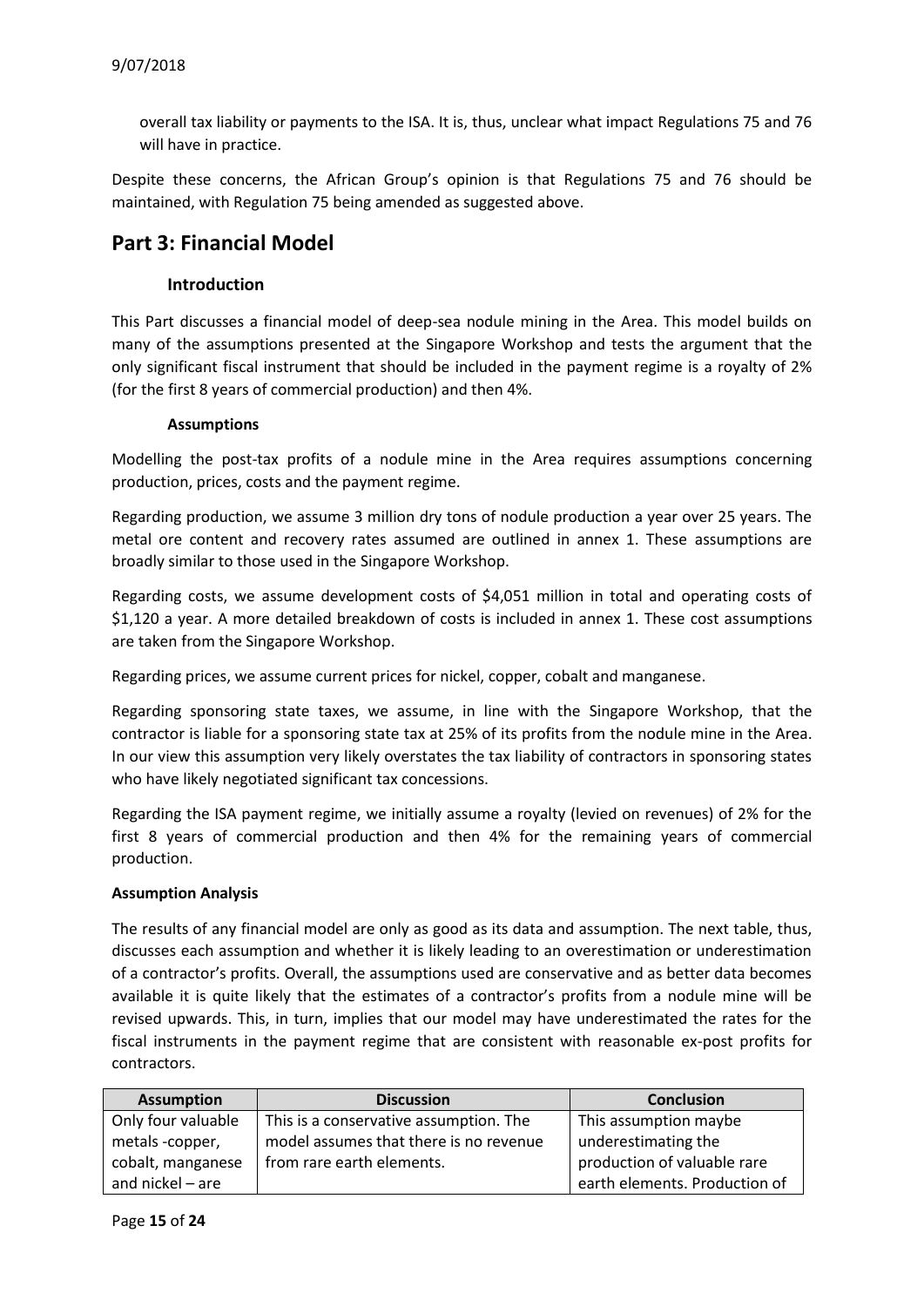| produced.                                                                                        |                                                                                                                                                                                                                                                                                                                                                                                                                                                                                                                                                         | rare earth elements speaks to<br>higher profits and potentially<br>higher rates for the fiscal<br>instruments in the payment<br>regime.                                                                                                                            |
|--------------------------------------------------------------------------------------------------|---------------------------------------------------------------------------------------------------------------------------------------------------------------------------------------------------------------------------------------------------------------------------------------------------------------------------------------------------------------------------------------------------------------------------------------------------------------------------------------------------------------------------------------------------------|--------------------------------------------------------------------------------------------------------------------------------------------------------------------------------------------------------------------------------------------------------------------|
| Prices are equal to<br>current spot prices.                                                      | This is a conservative assumption for two<br>reasons. First, current spot prices give a<br>nodule value which is approximately equal<br>to its thirty-year long-term real 2017 USD<br>average value <sup>ix</sup> . Second, economic and<br>population growth may place upwards<br>pressure on real long-term metal prices.                                                                                                                                                                                                                             | This assumption may be<br>underestimating future prices.<br>Higher prices would speak to<br>higher profits and potentially<br>higher rates for the fiscal<br>instruments in the payment<br>regime.                                                                 |
| Development costs<br>of \$4,051 million in<br>total and operating<br>costs of \$1,120 a<br>year. | These costs are those given by a<br>contractor during a workshop discussing<br>the payment regime. There would be little<br>motivation for a contractor to understate<br>costs at such a workshop. In addition,<br>these costs assume that a nodule<br>processing plant is constructed from<br>scratch and only serves on nodule mine in<br>the area. The MIT <sup>x</sup> also recently concluded<br>that development costs could be as low as<br>\$3,000 million and operating costs as low<br>as \$600 million a year.                               | Our cost assumptions are, on<br>the balance of probability,<br>more likely to overstate than<br>understate costs. Lower costs<br>would lead to higher profits<br>and imply higher rates for the<br>fiscal instrument(s) in the<br>payment regime.                  |
| Sponsoring<br>state<br>at<br>25%<br>tax<br>of<br>profits.                                        | This assumption assumes that contractors<br>have not negotiated any tax concessions<br>with sponsoring states. It should be noted<br>that sponsoring states do not own natural<br>that a<br>in the Area<br>and<br>resources<br>contractor can be sponsored by any (or<br>any developing) ISA member. Many small<br>island developing states with limited<br>financial resources are now sponsoring<br>states. On balance, it would seem likely<br>that contractors have negotiated more<br>favourable than assumed tax rates with<br>sponsoring states. | likely<br>Our<br>assumption<br>the<br>overstates<br>taxes<br>contractors are liable for in<br>sponsoring states. Lower taxes<br>in sponsoring states would<br>lead to higher post-tax profits<br>and imply higher rates for the<br>fiscal instruments in the Area. |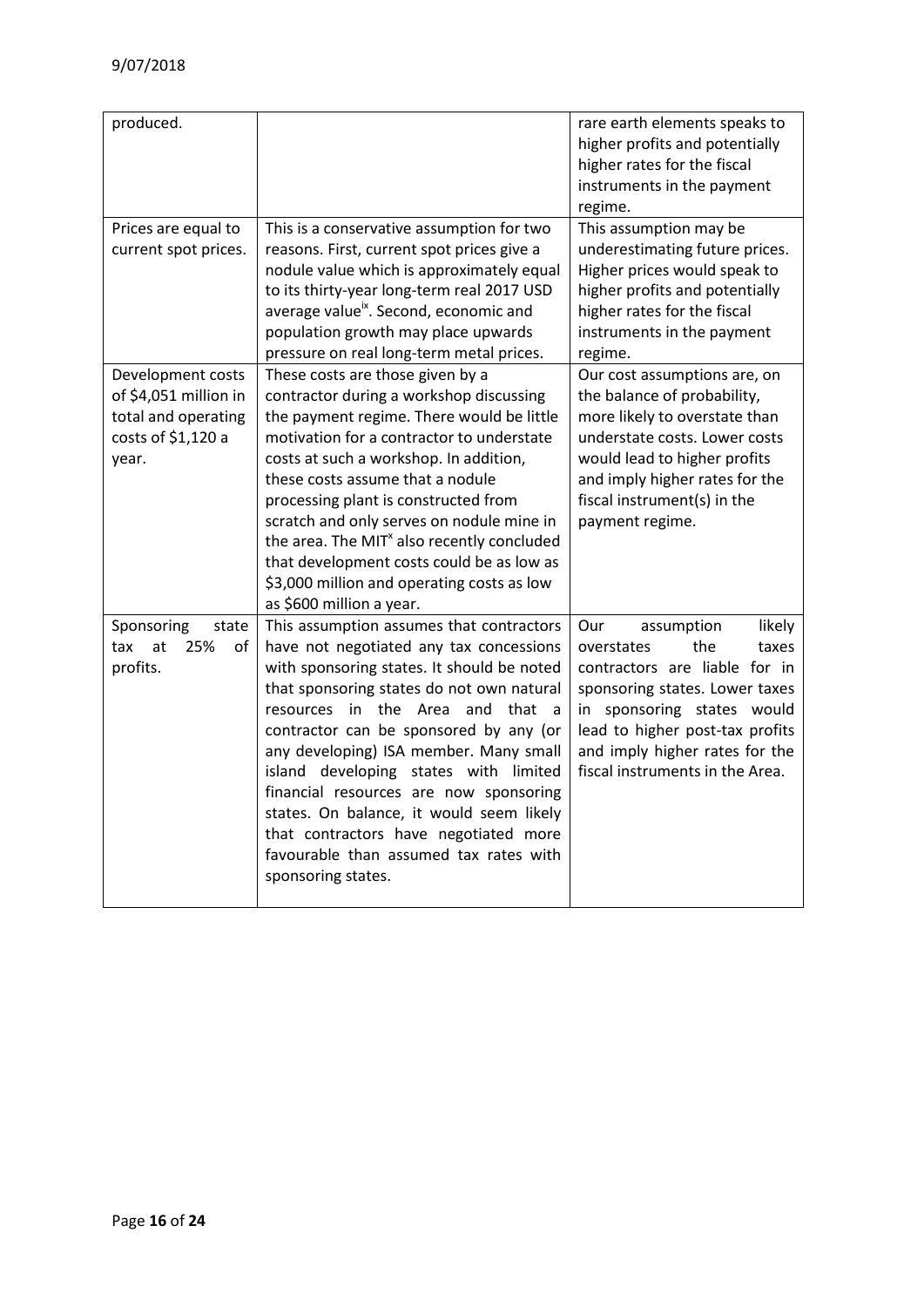#### **Payment Regime 1: 2% and then 4% royalty**

The key results from our financial model are:

- the contractor's post-tax (post sponsoring state tax and payment regime royalty) internal economic rate of return is 27%;
- the ISA only receives a 6% share of the profits from the nodule mine; and
- the combined sponsoring state and ISA share of profits is 29%<sup>xi</sup>.

In our view, these results demonstrate that a payment regime that only includes a royalty of 2% and then 4% is unacceptable for the following reasons.

First, mining commencing and resources being lost to private ownership with the ISA receiving just 2% of the value of the nodules that are permanently lost to private ownership is not in keeping with the Common Heritage of Mankind.

Second, the Implementing Agreement states that rates of payments for deep-sea mining should be within the range of those prevailing for land-based mining. A sensible interpretation of the phrase 'rates of payment' is that the government's (or authorities) share of profits from mining should be the same for deep-sea mining in the Area as they would be for land-based mining. The Government where the mine is located commonly capture approximately 49%<sup>xii</sup> of profits from land-based mining. This is much larger than the 6% of profits that the ISA would capture with a 2% and then 4% royalty, and it is also much higher than the 29% of profits being captured, in total, by the ISA and sponsoring state.

Third, the contractor's internal economic rate of return at 27% is well above the hurdle rate required for investment. This illustrates that the contractor is receiving significant economic rent, which is not required to motivate investment in mining.

Contractors have in some cases argued that higher internal economic rates of return are required to motivate investment in deep-sea mining in the Area than for land-based mining. With regards to this argument the African Group would note that:

- an internal economic rate of return of 27% is far higher than contractors have argued is required to motivate investment<sup>xiii</sup>;
- land-based mining contractors commonly argue that high internal economic rates of return are required due to (as they perceive it) political instability in some land-based mining jurisdictions. Mining in the Area is not subject to a high degree of political instability and this speaks to a lower internal economic rate of return being required for deep-sea mining;
- if deep-sea mining requires a higher internal economic rate of return than land-based mining to motivate investment, then it follows that deep-sea mining must be a riskier way of producing the same metals as land-based mining. It is not clear how moving from a less risky (land-based mining) to a riskier (deep-sea mining) form of mining is beneficial to mankind; and
- if the argument that deep-sea mining requires a higher internal economic rate of return is used to justify a payment regime with lower rates of payment than those prevailing for land-based mining fiscal regimes, then this directly contradicts the Implementing Agreement which states 'The rates of payments under the system shall be within the range of those prevailing in respect of land-based mining of the same or similar minerals in order to avoid giving deep-seabed miners an artificial competitive advantage or imposing on them a competitive disadvantage'.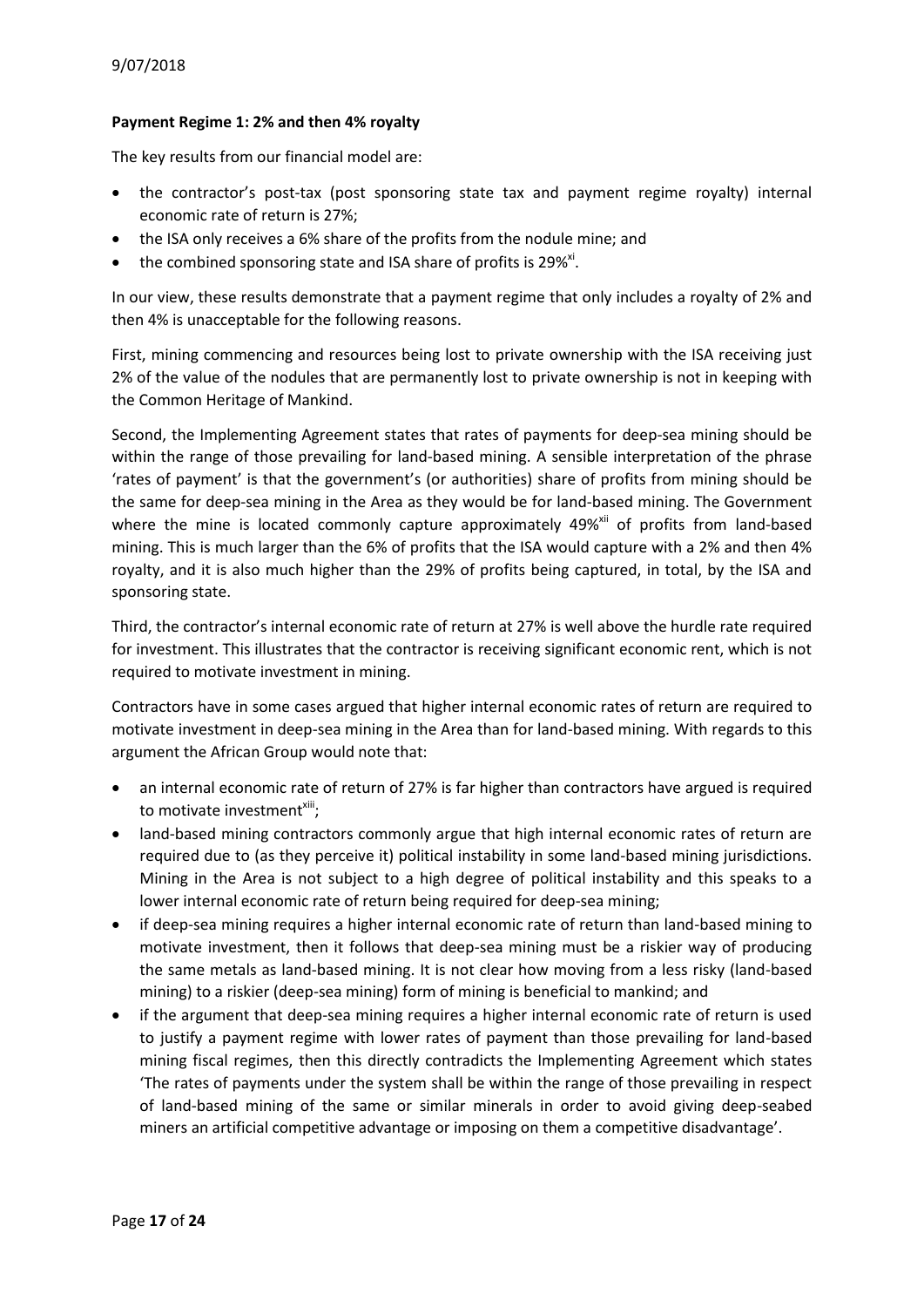Fourth, the ISA's revenues (net of administrative costs) during the first period of commercial production amount to \$0.3 million each year per member state. This is a pitiful amount of money to assist developing states and the distribution to member states of such a small fraction of the nodule mine's revenues is not in keeping with the principles and goals outlined in UNCLOS.

This Submission also considers two alternative payment regimes. These payment regimes are discussed below.

#### **Payment Regime 2: 20% Royalty**

The financial model shows that a payment regime with a 20% royalty results in:

- a post-tax internal economic rate of return for the contractor of 21%;
- the ISA's share of profits increasing to 36%; and
- the combined ISA and sponsoring state's share of profits increasing to 52%

With regards to the above results, the contractor's post-tax internal economic rate of return is still well in excess of that required to motivate investment. The royalty rate is now significantly higher than is commonly the case for land-based mining, but this is justified as land-based mining fiscal regimes often include royalties, profit taxes, additional profits taxes, state equity participation and a range of other fiscal instruments, while the deep-sea mining payment regime only includes a royalty. The overall rates of payment on the contractor for deep-sea mining, for this payment regime, is within the range of that which prevails for land-based mining regimes.

#### **Payment Regime 3: 5% Royalty and 30% Profit Share**

The financial model shows that a payment regime with a 5% royalty and a 30% profit share results in:

- a post-tax internal economic rate of return for the contractor of 22%;
- the ISA's share of profits increasing to 36%; and
- the combined ISA and sponsoring state's share of profits increasing to 52%

The above payment regime results in a post-tax internal economic rate of return for the contractor far in excess of that required for investment. The rates of payment for this payment regime are within the range of those prevailing for land-based mining.

The financial model also demonstrates that an additional profits share $\dot{w}$  should be considered for three reasons. First, the post-tax (royalty, profit share and sponsoring state) internal economic rate of return remains considerably higher than that required for investment under all three payment regimes considered in this Submission. Second, our conservative assumptions may mean that posttax profits are being materially understated. Third, unforeseen changes in costs and prices going forward may further increase a contractor's profits during the 30-year term of the exploitation contract.

#### **Conclusion**

The royalty rates proposed at the Singapore Workshop are far too low. The payment regime proposed at the Singapore Workshop is not consistent with the Common Heritage of Mankind and does not result in rates of payment that are similar to land-based mining. The African Group has not drawn a firm conclusion regarding the rates of payment that should be included in the payment regime. However, the financial modelling undertaken in this Submission demonstrates that even with conservative assumptions a payment regime with a royalty of 20% (or alternatively a payment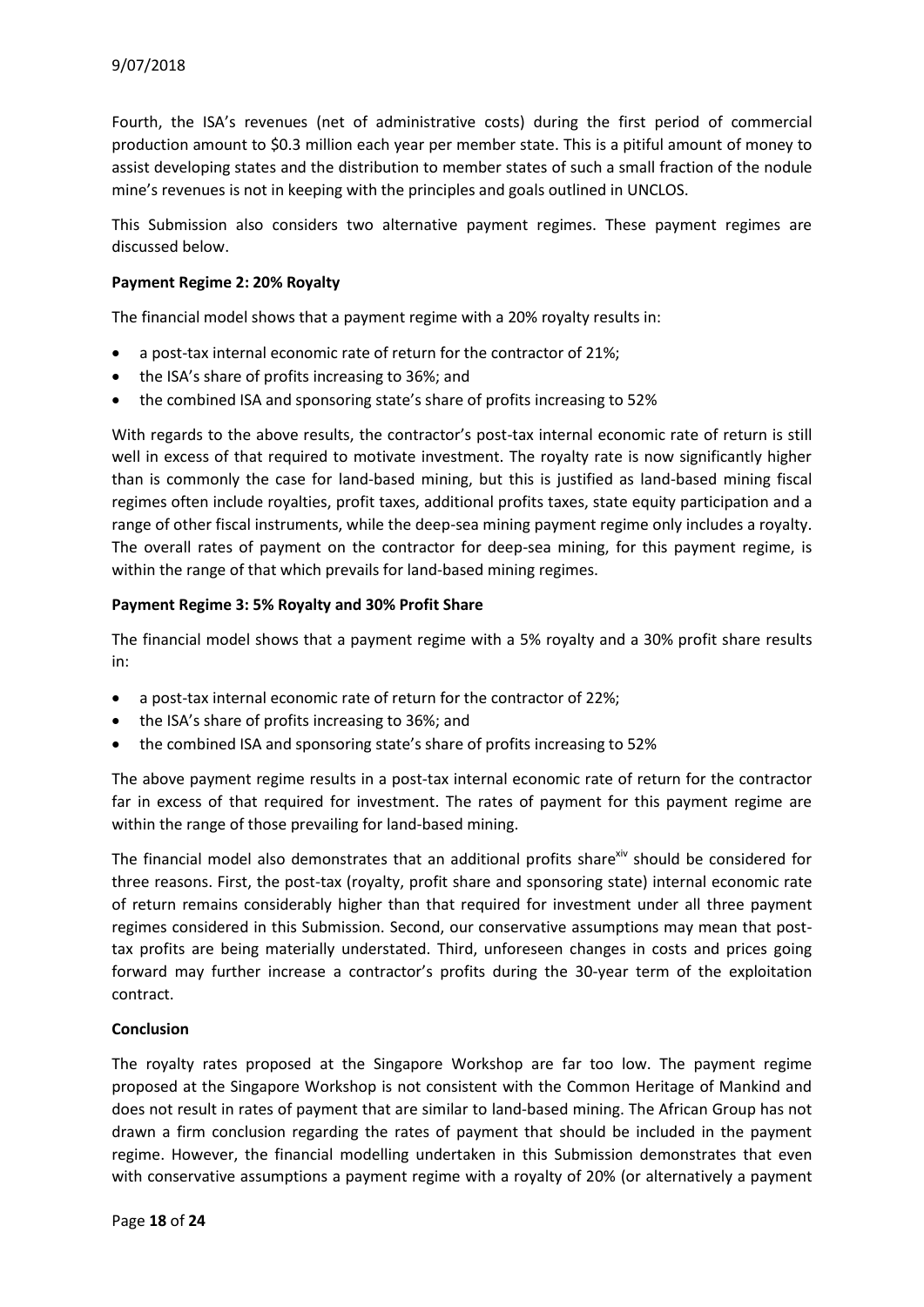regime with a royalty of 5% and a profit share of 30%) results in a high internal economic rate of return for a contractor undertaking nodule mining in the Area. The African Group intends to further refine the assumptions in its financial model going forward and may soon propose a payment regime that will likely include a royalty, profits share and additional profits share.

## **Overall Conclusion**

The African Group welcomes the publishing of the Regulations. The current draft of the Regulations represents a significant improvement on previous drafts and the African Group is committed to supporting the drafting of the Regulations to ensure that deep-sea mining only occurs in the Area if it is beneficial to mankind. The African Group is, however, somewhat concerned that many of the comments it made on previous drafts of the regulations have not been fully addressed. In particular, we would highlight that:

- the Common Heritage of Mankind principle is not fully operational in the Regulations;
- the Regulations envisage a royalty that varies between periods of commercial production;
- there is little evidence that the Regulations outline a payment regime that will results in rates of payment within the range of those prevailing for land-based mining;
- there is little recognition that if the payment regime only includes a royalty then the rate of this royalty must be much higher than that prevailing for land-based mining fiscal regimes that include profit taxes and other fiscal instruments; and
- the Regulations do not outline any tax on the transfer of rights.

The African Group would also like to highlight additional concerns with new articles in the Regulations, specifically:

- the financial terms through which the Enterprise may participate in deep-sea mining join ventures or production sharing are not outlined in the Regulations;
- the idea of providing financial incentives to contractors to encourage investment is not in keeping with the principle of the Common Heritage of Mankind; and
- the environmental liability trust fund should not be used to finance education or training and should be more narrowly focused on compensation for environmental damage and financing environmental remediation.

This Submission has also presented a financial model of deep-sea nodule mining in the Area. This model demonstrates that the payment regime discussed at the Singapore Workshop would not fairly compensate mankind for the loss of resources to private ownership.

Going forward, the African Group is committed to reviewing the further significant amendments that will be required to the Regulations to ensure that deep-sea mining only occurs if it is demonstrably beneficial to mankind.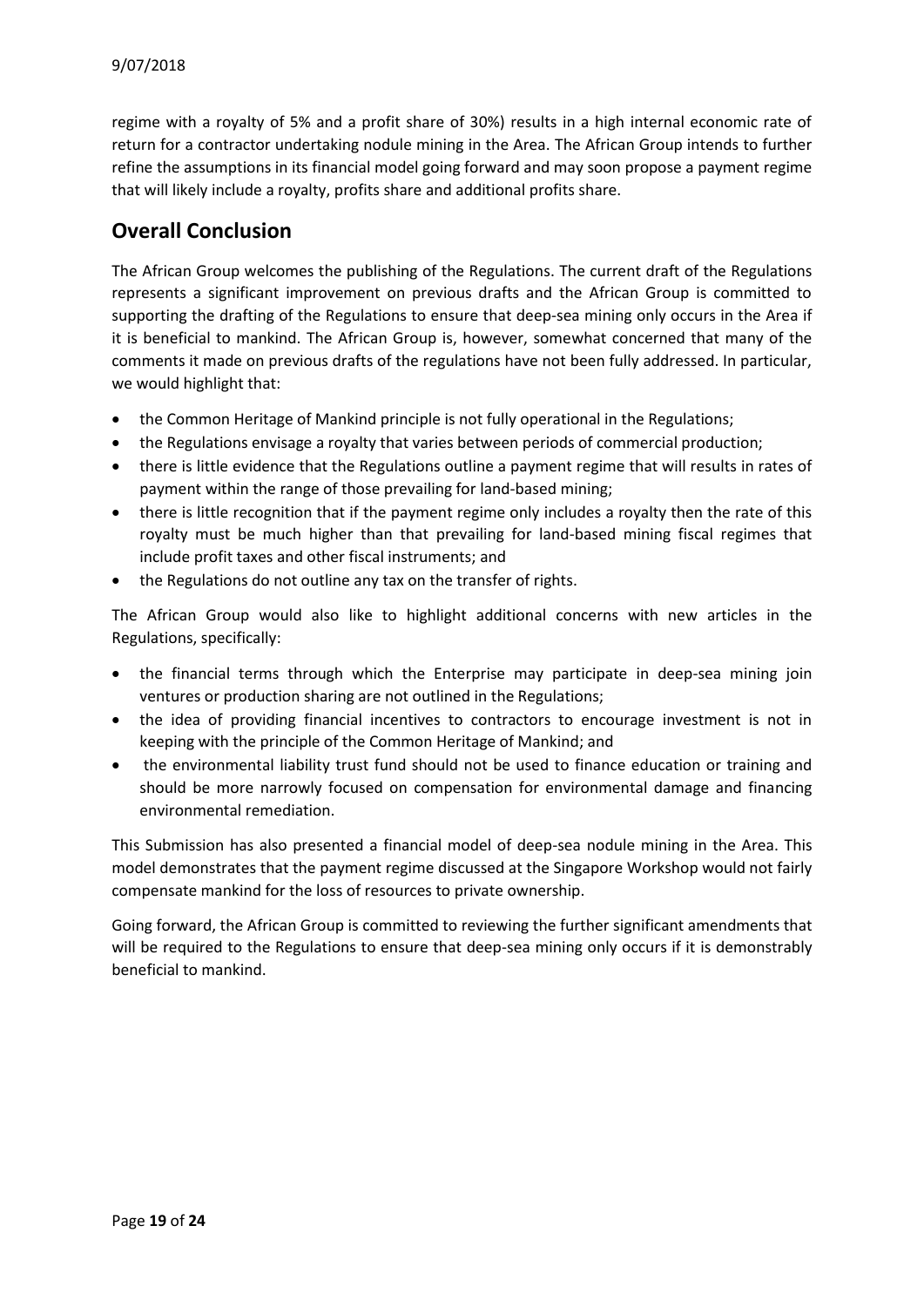# **Annex 1: Financial Model Results**

### **Production**

| Metal Ore Content: Nickel        | 1.30% |
|----------------------------------|-------|
| Met Ore Content: Copper          | 1.20% |
| <b>Metal Ore Content: Cobalt</b> | 0.25% |
| Metal Ore Content: Manganese     | 27%   |
| Metal Ore Recovery: Nickel       | 95%   |
| Metal Ore Recovery: Copper       | 90%   |
| Metal Ore Recovery: Cobalt       | 85%   |
| Metal Ore Recovery: Manganese    | 95%   |

### **Nodule Value**

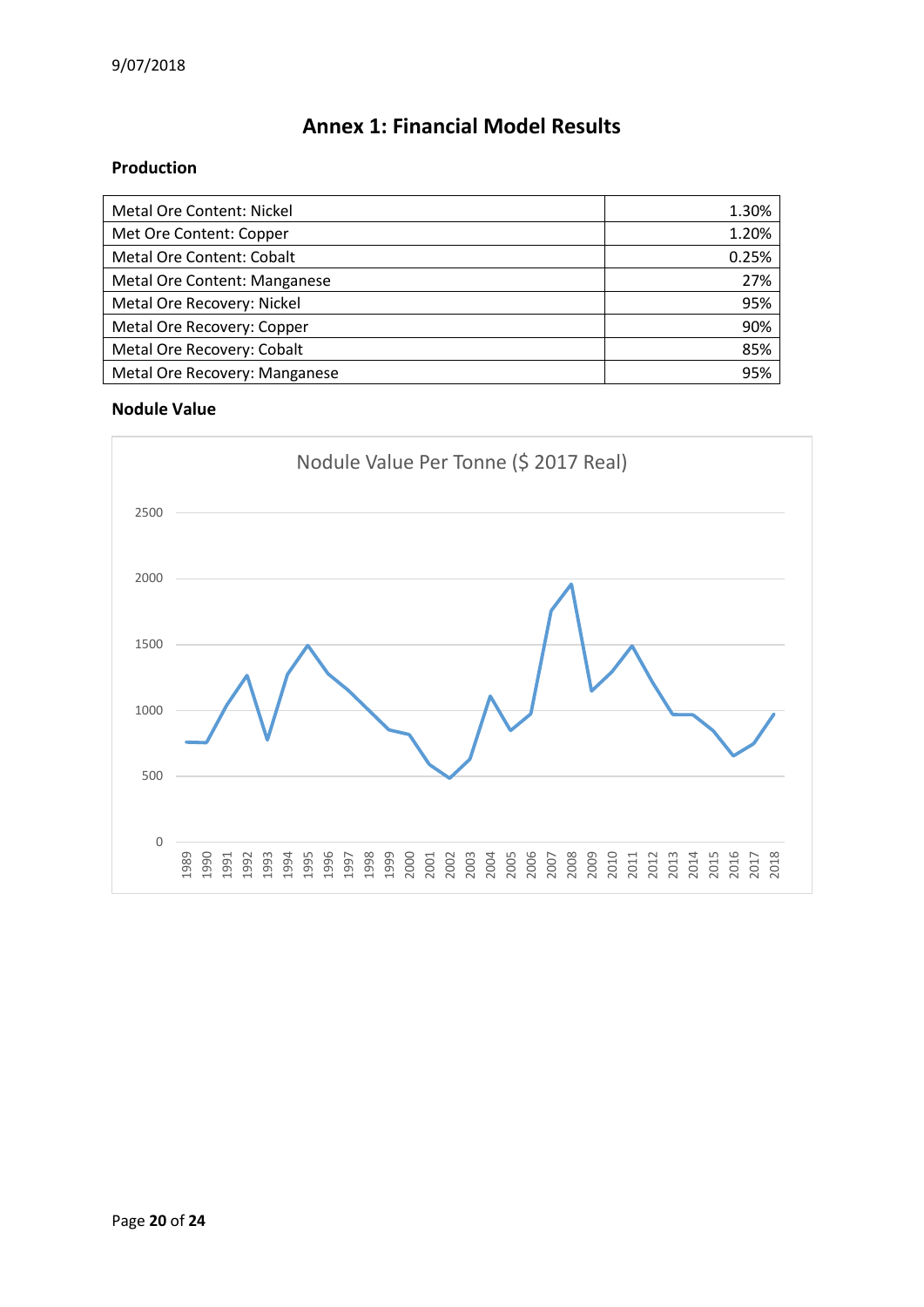#### **Costs**

| Development Cost \$ Million (Total) |         |  |
|-------------------------------------|---------|--|
| Pre-feasibility                     | \$35    |  |
| Feasibility                         | \$325   |  |
| <b>Collection System Capex</b>      | \$584   |  |
| <b>Surface Vessel Capex</b>         | \$692   |  |
| <b>Processing Plant Capex</b>       | \$2,415 |  |
| ΤΟΤΑL                               |         |  |

| <b>Operating Costs (Per annum)</b> |         |  |
|------------------------------------|---------|--|
| Surface and Collection System Opex | \$325   |  |
| <b>Processing Plant Opex</b>       | \$670   |  |
| Ongoing O&M                        | \$125   |  |
| <b>TOTAL</b>                       | \$1,120 |  |

**Results for Payment Regime 1: 2% (for eight years of commercial production) and then 4% royalty**

(Table shows results over the entire life of the mine)

| <b>Over Entire Mine Life</b>           | <b>Undiscounted 2017 USD Million</b> |
|----------------------------------------|--------------------------------------|
| Project Revenue                        | \$73,071                             |
| <b>Project Cost</b>                    | \$32,051                             |
| Project Net Cash Flows (Pre-Tax)       | \$41,020                             |
|                                        |                                      |
| <b>ISA Revenues</b>                    | \$2,456                              |
| <b>Sponsoring State Revenues</b>       | \$9,641                              |
| Contractor's Net Cash Flows (Post-Tax) | \$28,923                             |
|                                        | Percentage                           |
| <b>ISA Take</b>                        | 6%                                   |
| <b>Sponsoring State Take</b>           | 24%                                  |
| Contractor's Take (Post Tax)           | 71%                                  |
| <b>IRR Pre-Tax</b>                     | 31%                                  |
| <b>IRR Post-Tax</b>                    | 27%                                  |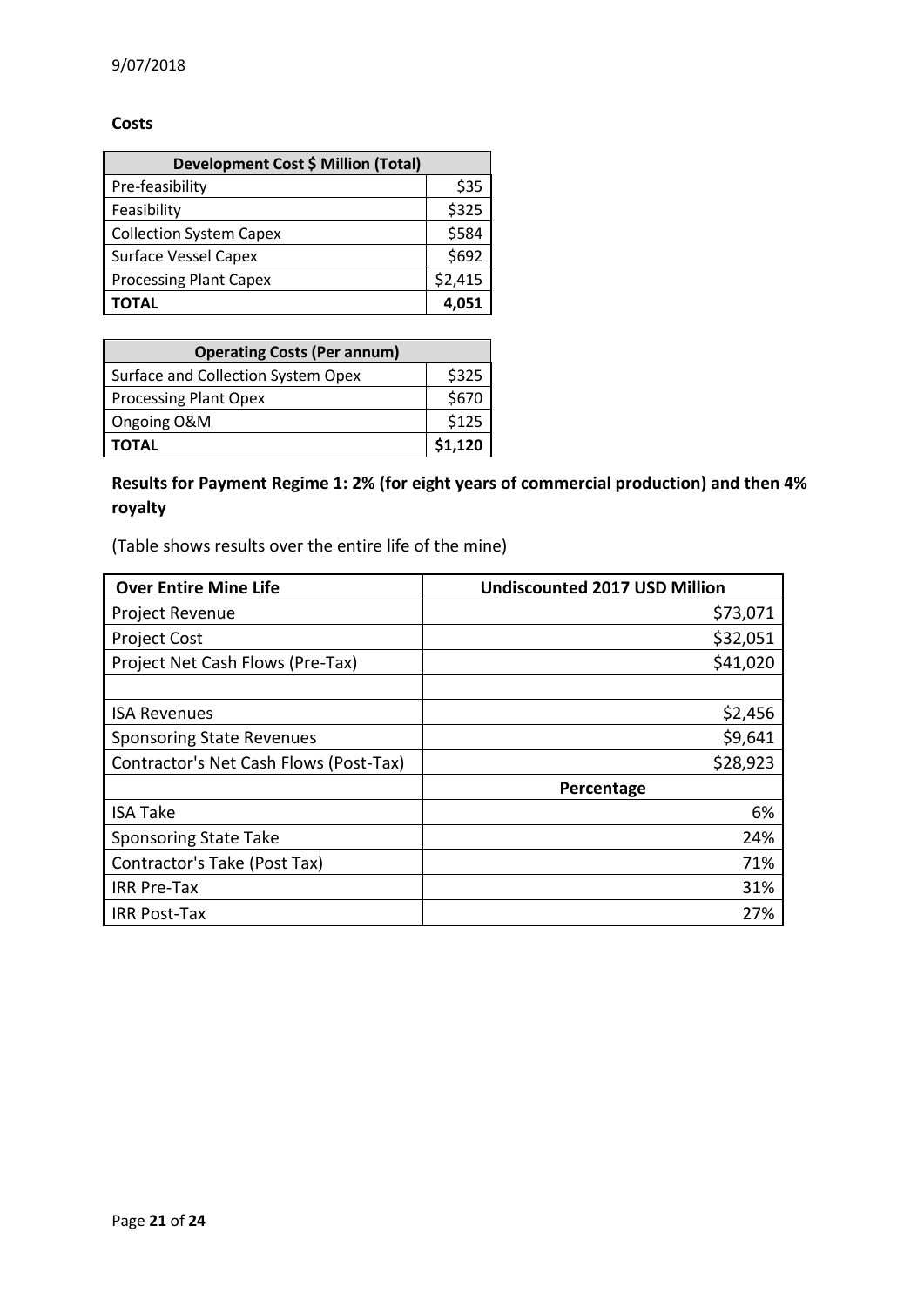# **Results for Payment Regime 2: 20% royalty**

(Table shows results over the entire life of the mine)

|                                        | <b>Undiscounted 2017 USD Million</b> |
|----------------------------------------|--------------------------------------|
| Project Revenue                        | \$73,071                             |
| <b>Project Cost</b>                    | \$32,051                             |
| Project Net Cash Flows (Pre-Tax)       | \$41,020                             |
|                                        |                                      |
| <b>ISA Revenues</b>                    | \$14,615                             |
| <b>Sponsoring State Revenues</b>       | \$6,601                              |
| Contractor's Net Cash Flows (Post-Tax) | \$19,804                             |
|                                        | Percentage                           |
| <b>ISA Take</b>                        | 36%                                  |
| <b>Sponsoring State Take</b>           | 16%                                  |
| Contractor's Take (Post Tax)           | 48%                                  |
| <b>IRR Pre-Tax</b>                     | 31%                                  |
| <b>IRR Post-Tax</b>                    | 21%                                  |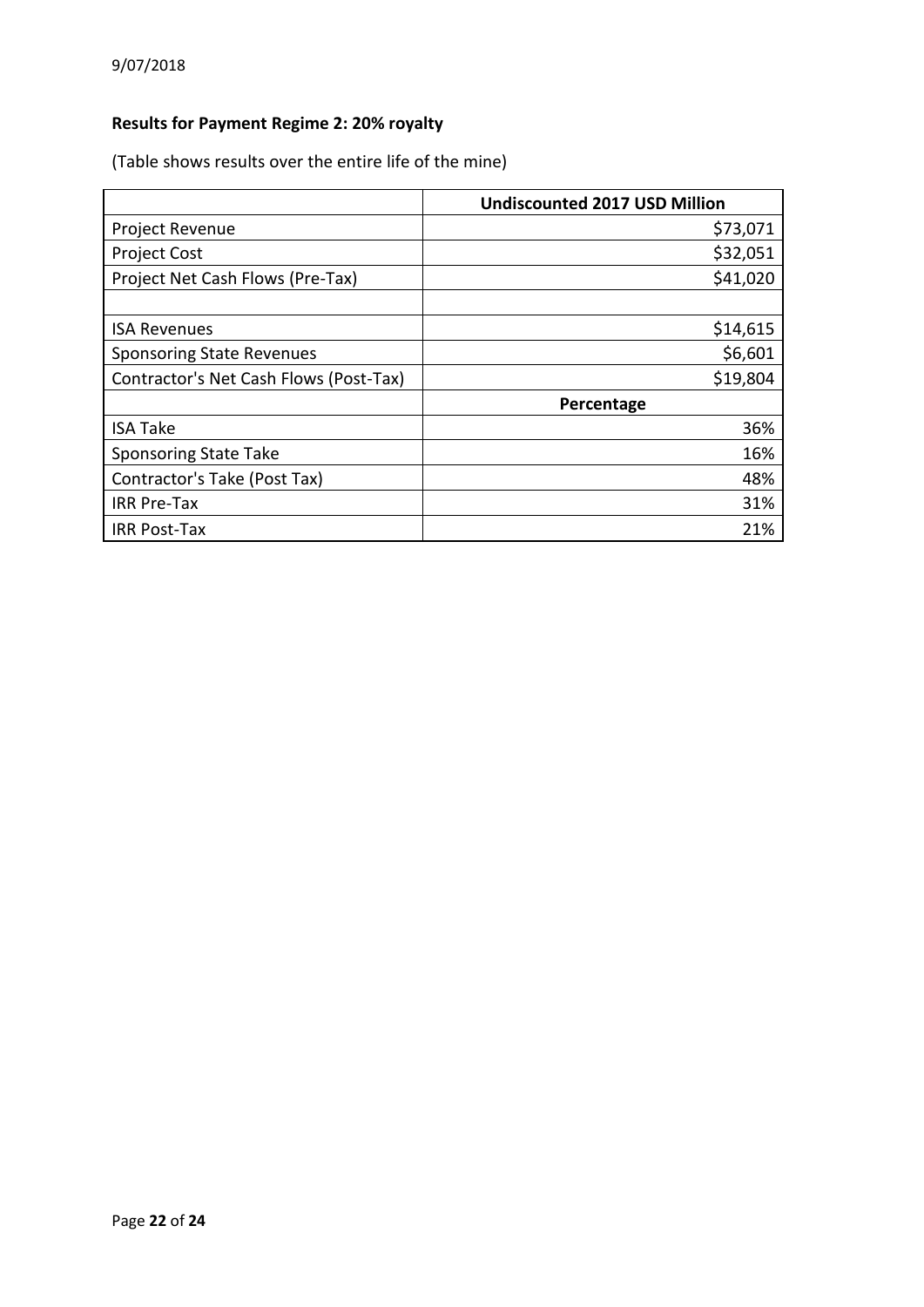### **Results for Payment Regime 3: 5% royalty and 30% profit share**

(Table shows results over the entire life of the mine)

|                                        | <b>Undiscounted 2017 USD Million</b> |
|----------------------------------------|--------------------------------------|
| Project Revenue                        | \$73,071                             |
| <b>Project Cost</b>                    | \$32,051                             |
| Project Net Cash Flows (Pre-Tax)       | \$41,020                             |
|                                        |                                      |
| <b>ISA Revenues</b>                    | \$14,864                             |
| <b>Sponsoring State Revenues</b>       | \$6,539                              |
| Contractor's Net Cash Flows (Post-Tax) | \$19,617                             |
|                                        | Percentage                           |
| <b>ISA Take</b>                        | 36%                                  |
| <b>Sponsoring State Take</b>           | 16%                                  |
| Contractor's Take (Post Tax)           | 48%                                  |
| <b>IRR Pre-Tax</b>                     | 31%                                  |
| <b>IRR Post-Tax</b>                    | 22%                                  |

**.** 

<sup>&</sup>lt;sup>i</sup> The figures quoted as being from the Singapore Workshop in this Submission are principally taken from the following paper presented at that workshop: Nijen Kris Van (2017) Financial Model Presentation: Techno-Economic Assessment and Financial Payment Regime, Deep Seabed Mining Payment Regime Workshop, Grand Copthorne Waterfront, Singapore. This paper is available at: http://www.resolv.org/sitedsm/files/2017/04/Fincial-Payment-Regime-Workshop\_Resolve.pdf.

ii The Implementing Agreement actually uses the term 'system of payments'. This Submission uses the term 'payment regime' as this has been used in recent discussions and ISA workshops.

More specifically, UNCLOS Article 150 (h) states 'the protection of developing countries from adverse effects on their economies or on their export earnings resulting from a reduction in the price of an affected mineral, or in the volume of exports of that mineral, to the extent that such reduction is caused by activities in the Area, as provided in article 151.

<sup>&</sup>lt;sup>iv</sup> More specifically, the Implementing Agreement 8(1) B states that "The rates of payments under the system shall be within the range of those prevailing in respect of land-based mining of the same or similar minerals in order to avoid giving deep-seabed miners an artificial competitive advantage or imposing on them a competitive disadvantage'.

 $\rm{v}$  More specifically, UNCLOS Article 150 (h) states 'the protection of developing countries from adverse effects on their economies or on their export earnings resulting from a reduction in the price of an affected mineral, or in the volume of exports of that mineral, to the extent that such reduction is caused by activities in the Area, as provided in article 151.

v<sup>i</sup> More specifically, Section 8.1.B states that 'The rates of payments under the system shall be within the range of those prevailing in respect of land-based mining of the same or similar minerals in order to avoid giving deep-seabed miners an artificial competitive advantage or imposing on them a competitive disadvantage'.